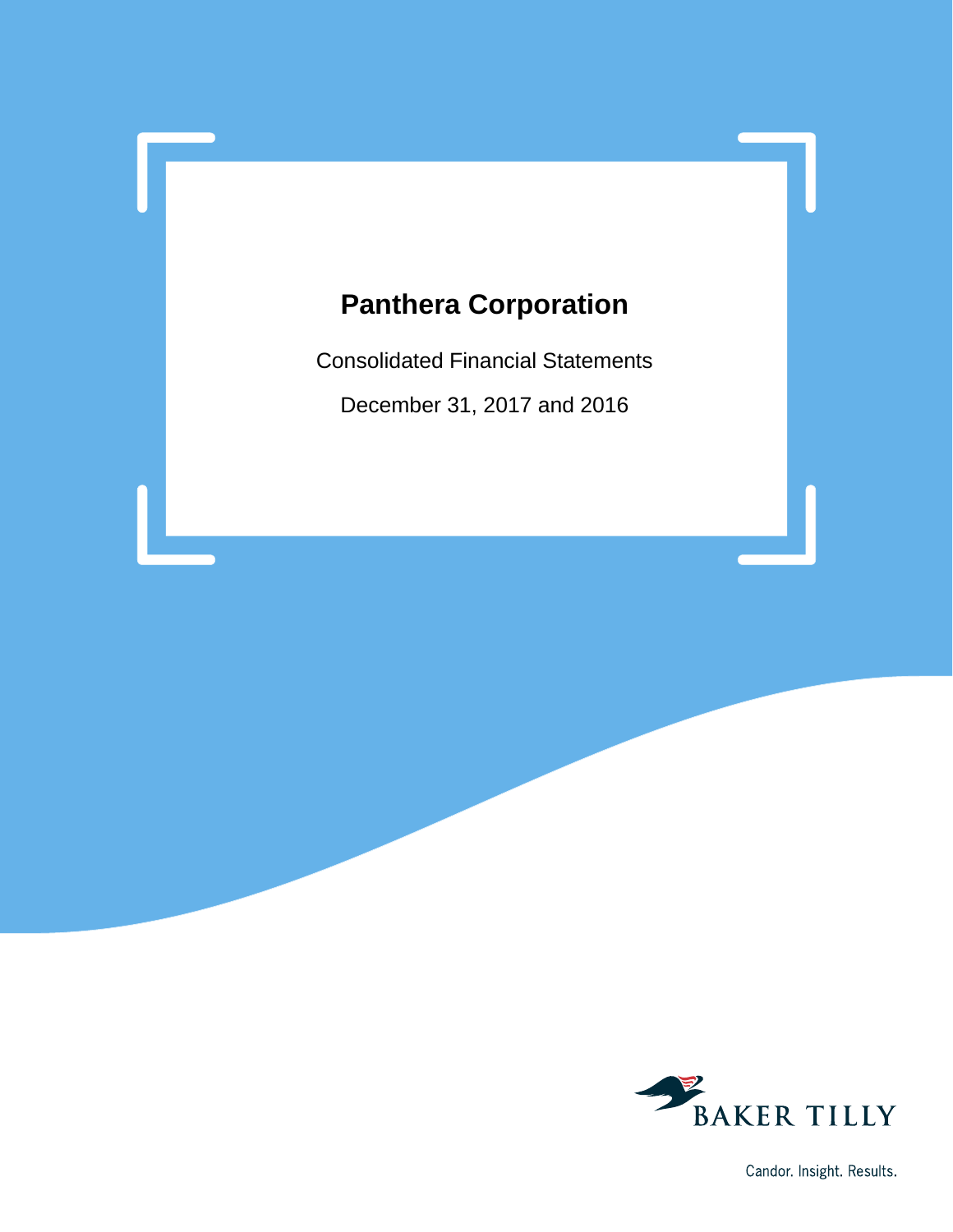Table of Contents December 31, 2017 and 2016

|                                                                 | Page |
|-----------------------------------------------------------------|------|
| <b>Independent Auditors' Report</b>                             |      |
| <b>Financial Statements</b>                                     |      |
| <b>Consolidated Statements of Financial Position</b>            | 3    |
| Consolidated Statements of Activities and Changes in Net Assets | 4    |
| <b>Consolidated Statements of Functional Expenses</b>           | 5    |
| <b>Consolidated Statements of Cash Flows</b>                    | 7    |
| Notes to Consolidated Financial Statements                      | 8    |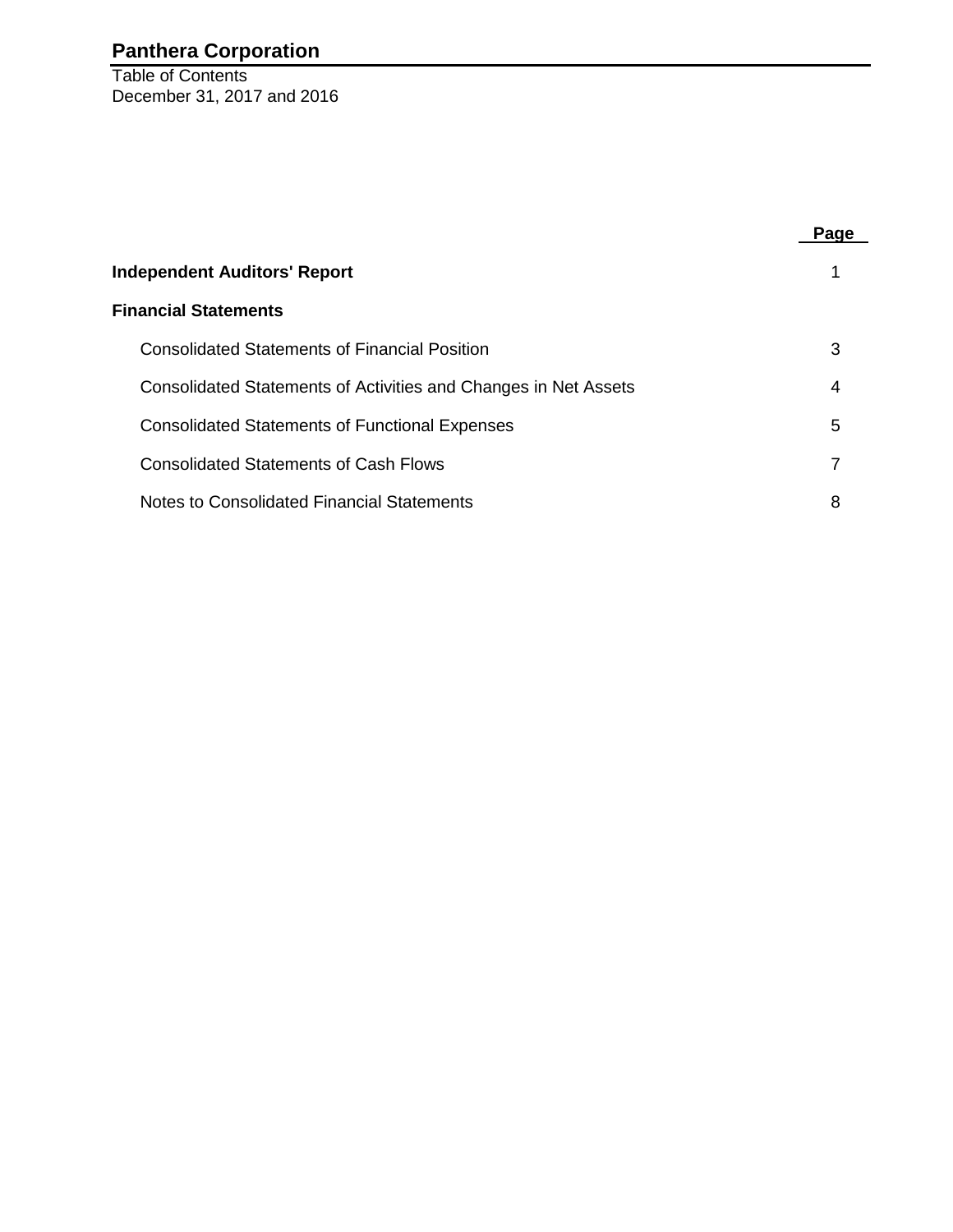

# **Independent Auditors' Report**

Board of Directors Panthera Corporation

#### **Report on the Consolidated Financial Statements**

We have audited the accompanying consolidated financial statements of Panthera Corporation which comprise the consolidated statements of financial position as of December 31, 2017 and 2016, and the related consolidated statements of activities and changes in net assets, functional expenses, and cash flows for the years then ended, and the related notes to the consolidated financial statements.

#### **Management's Responsibility for the Consolidated Financial Statements**

Management is responsible for the preparation and fair presentation of these consolidated financial statements in accordance with accounting principles generally accepted in the United States of America; this includes the design, implementation, and maintenance of internal control relevant to the preparation and fair presentation of consolidated financial statements that are free from material misstatement, whether due to fraud or error.

#### **Auditors' Responsibility**

Our responsibility is to express an opinion on these consolidated financial statements based on our audits. We conducted our audits in accordance with auditing standards generally accepted in the United States of America. Those standards require that we plan and perform the audits to obtain reasonable assurance about whether the consolidated financial statements are free from material misstatement.

An audit involves performing procedures to obtain audit evidence about the amounts and disclosures in the consolidated financial statements. The procedures selected depend on the auditors' judgment, including the assessment of the risks of material misstatement of the consolidated financial statements, whether due to fraud or error. In making those risk assessments, the auditor considers internal control relevant to the entity's preparation and fair presentation of the consolidated financial statements in order to design audit procedures that are appropriate in the circumstances, but not for the purpose of expressing an opinion on the effectiveness of the entity's internal control. Accordingly, we express no such opinion. An audit also includes evaluating the appropriateness of accounting policies used and the reasonableness of significant accounting estimates made by management, as well as evaluating the overall presentation of the consolidated financial statements.

We believe that the audit evidence we have obtained is sufficient and appropriate to provide a basis for our audit opinion.

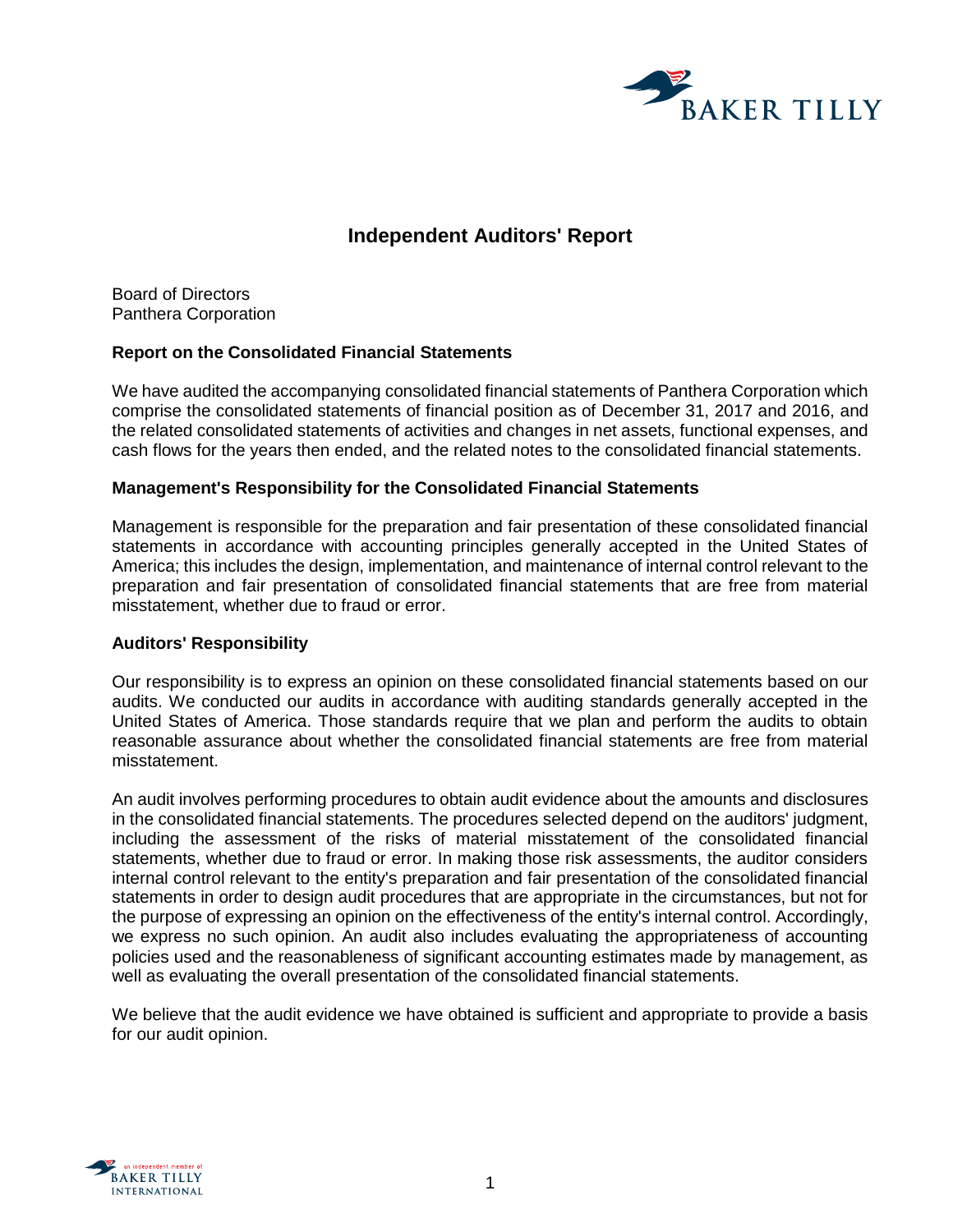#### **Opinion**

In our opinion, the consolidated financial statements referred to above present fairly, in all material respects, the consolidated financial position of Panthera Corporation as of December 31, 2017 and 2016, and the changes in its net assets and its cash flows for the years then ended in accordance with accounting principles generally accepted in the United States of America.

Baker Tilly Virchaw Krause, LLP

New York, New York July 23, 2018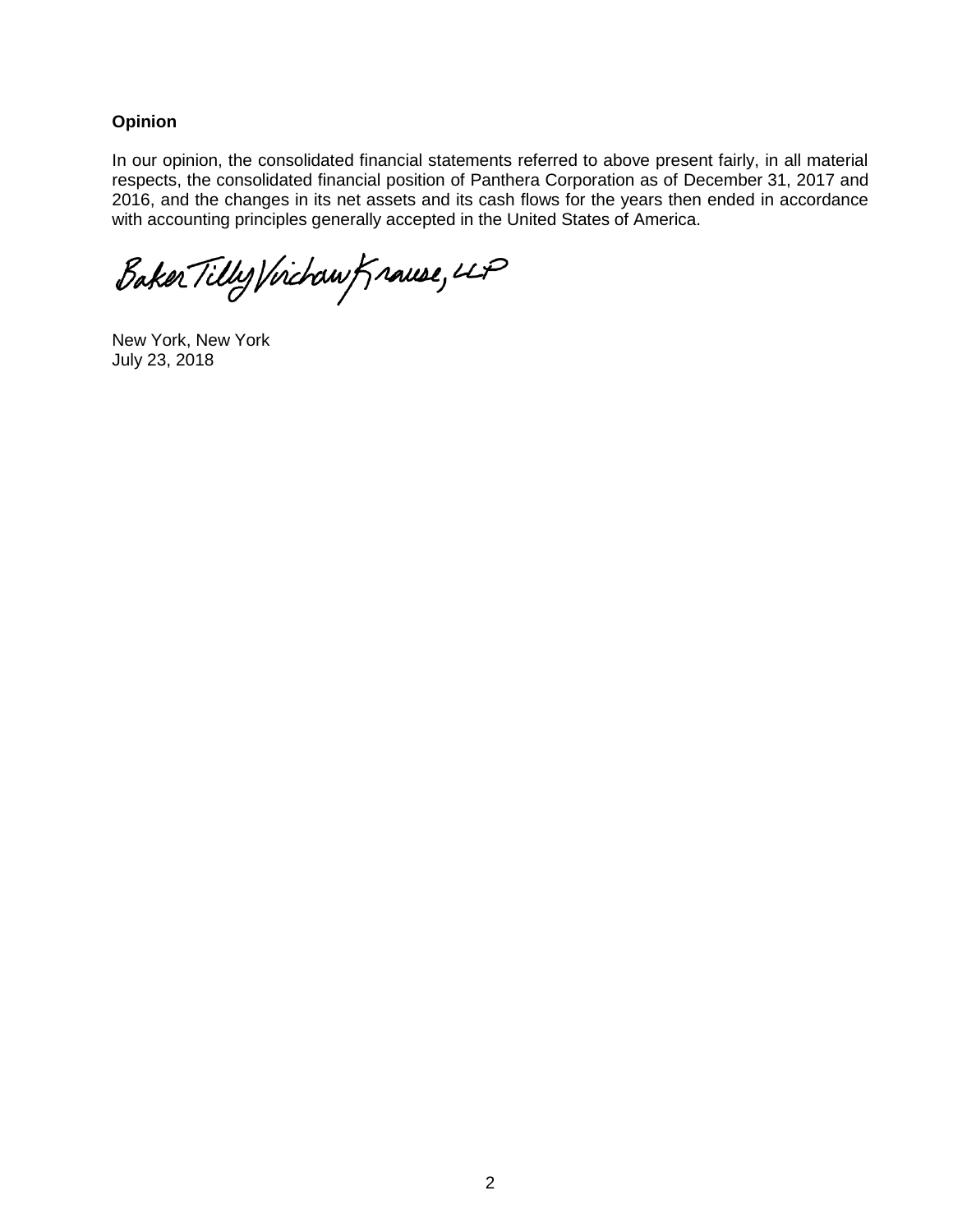Consolidated Statements of Financial Position December 31, 2017 and 2016

|                                                                  | 2017                    | 2016                 |
|------------------------------------------------------------------|-------------------------|----------------------|
| <b>Assets</b>                                                    |                         |                      |
| <b>Current Assets</b>                                            |                         |                      |
| Cash and cash equivalents                                        | \$<br>7,054,250         | \$<br>3,743,041      |
| Accounts receivable                                              | 133,014                 | 61,191               |
| Donations and pledges receivable                                 | 2,865,658               | 6,344,620            |
| Marketable securities                                            |                         | 29,274               |
| Other current assets                                             | 566,241                 | 404,672              |
| <b>Total current assets</b>                                      | 10,619,163              | 10,582,798           |
| <b>Long-Term Assets</b>                                          |                         |                      |
| Long-term pledges, net                                           | 14,664,578              | 18,711,102           |
| Fixed assets, net                                                | 1,809,176               | 1,879,838            |
| Other long-term assets                                           |                         | 8,122                |
| Total long-term assets                                           | 16,473,754              | 20,599,062           |
| <b>Total assets</b>                                              | 27,092,917<br>- \$      | 31,181,860<br>\$     |
| <b>Liabilities and Net Assets</b>                                |                         |                      |
|                                                                  |                         |                      |
| <b>Current Liabilities</b>                                       |                         |                      |
| Accounts payable and accrued expenses<br>Deferred rent liability | \$<br>416,764<br>16,668 | \$<br>363,865<br>294 |
| Deferred revenue                                                 | 937,653                 | 316,341              |
|                                                                  |                         |                      |
| <b>Total current liabilities</b>                                 | 1,371,085               | 680,500              |
| <b>Long-Term Liabilities</b>                                     |                         |                      |
| Deferred rent liability                                          | 33,335                  | 31,947               |
| Total long-term liabilities                                      | 33,335                  | 31,947               |
| <b>Total liabilities</b>                                         | 1,404,420               | 712,447              |
| <b>Net Assets</b>                                                |                         |                      |
| Unrestricted                                                     | 2,149,297               | 1,837,849            |
| <b>Temporarily restricted</b>                                    | 23,539,200              | 28,631,564           |
| Total net assets                                                 | 25,688,497              | 30,469,413           |
| Total liabilities and net assets                                 | 27,092,917<br>\$        | 31,181,860<br>\$     |
|                                                                  |                         |                      |

*See notes to consolidated financial statements*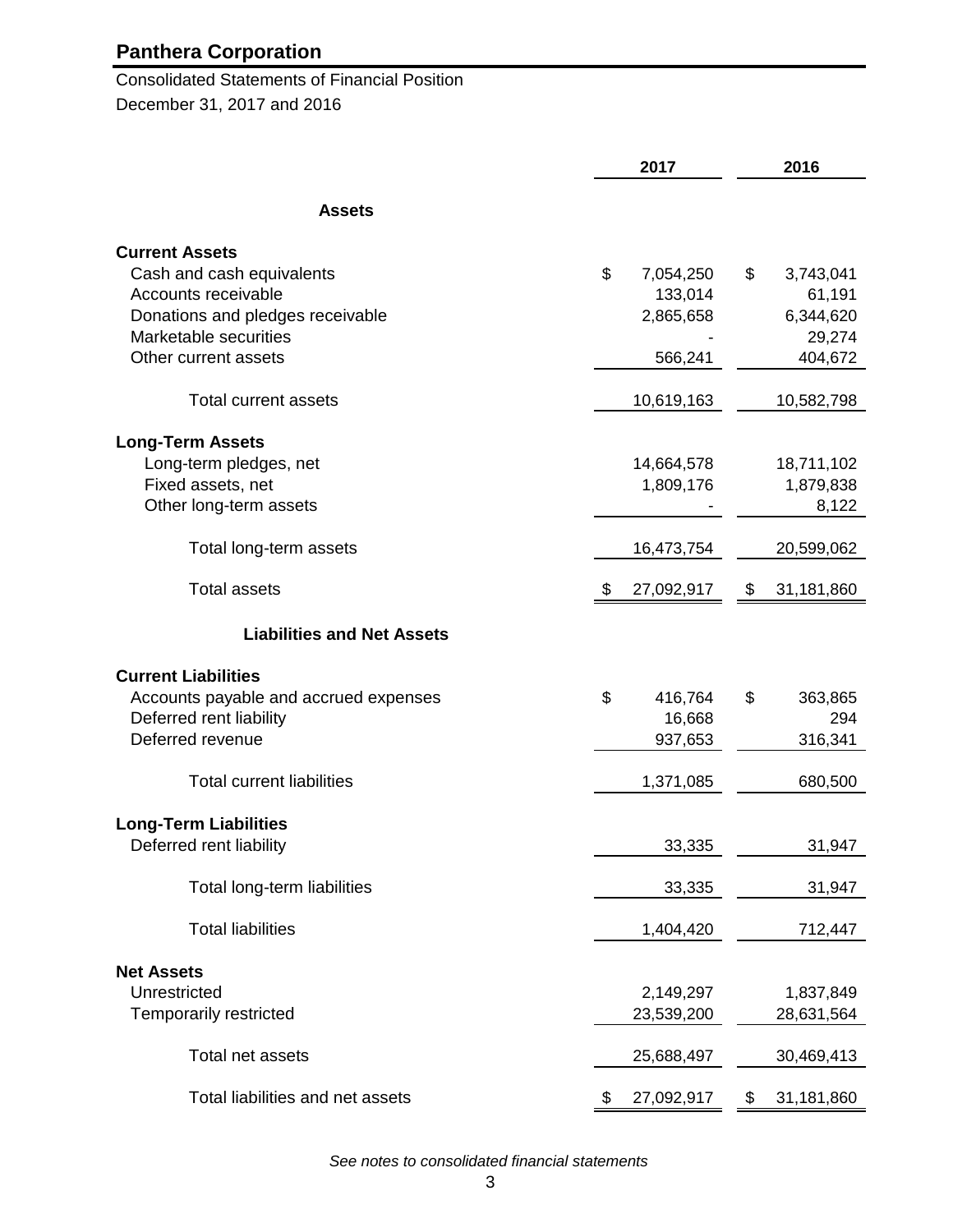Consolidated Statements of Activities and Changes in Net Assets Years Ended December 31, 2017 and 2016

|                                                     |    | 2017           | 2016             |
|-----------------------------------------------------|----|----------------|------------------|
| <b>Changes in Unrestricted Net Assets</b>           |    |                |                  |
| <b>Operating Revenue</b>                            |    |                |                  |
| Contributions                                       | \$ | 1,360,430      | \$<br>1,373,351  |
| In-kind contributions                               |    | 328,227        | \$<br>549,590    |
| Grant income                                        |    | 512,056        | 344,806          |
| Other                                               |    | 253,769        | 41,206           |
| Net realized gain on marketable securities          |    | 1,041          | 375              |
| Net assets released from restrictions               |    | 11,255,813     | 11,212,180       |
| Total operating revenue                             |    | 13,711,336     | 13,521,508       |
| <b>Expenses</b>                                     |    |                |                  |
| Programs                                            |    | 10,393,455     | 9,954,395        |
| Management and general                              |    | 1,351,191      | 1,836,758        |
| Fundraising                                         |    | 1,658,942      | 1,533,399        |
| Total expenses                                      |    | 13,403,588     | 13,324,552       |
| Net operating income                                |    | 307,748        | 196,956          |
| <b>Non-Operating Item</b>                           |    |                |                  |
| Foreign currency translation adjustments            |    | 3,701          | 23,542           |
| Non-operating increase                              |    | 3,701          | 23,542           |
| Increase in unrestricted net assets                 |    | 311,449        | 220,498          |
| <b>Changes in Temporarily Restricted Net Assets</b> |    |                |                  |
| Contributions                                       |    | 6,163,448      | 5,581,212        |
| Change in board's pledge acceptance conditions      |    |                | (14,865,006)     |
| Net assets released from restrictions               |    | (11, 255, 813) | (11, 212, 180)   |
| Decrease in temporarily restricted net assets       |    | (5,092,365)    | (20,495,974)     |
| Decrease in net assets                              |    | (4,780,916)    | (20, 275, 476)   |
| Net Assets, Beginning of Year                       |    | 30,469,413     | 50,744,889       |
| Net Assets, End of Year                             | P. | 25,688,497     | \$<br>30,469,413 |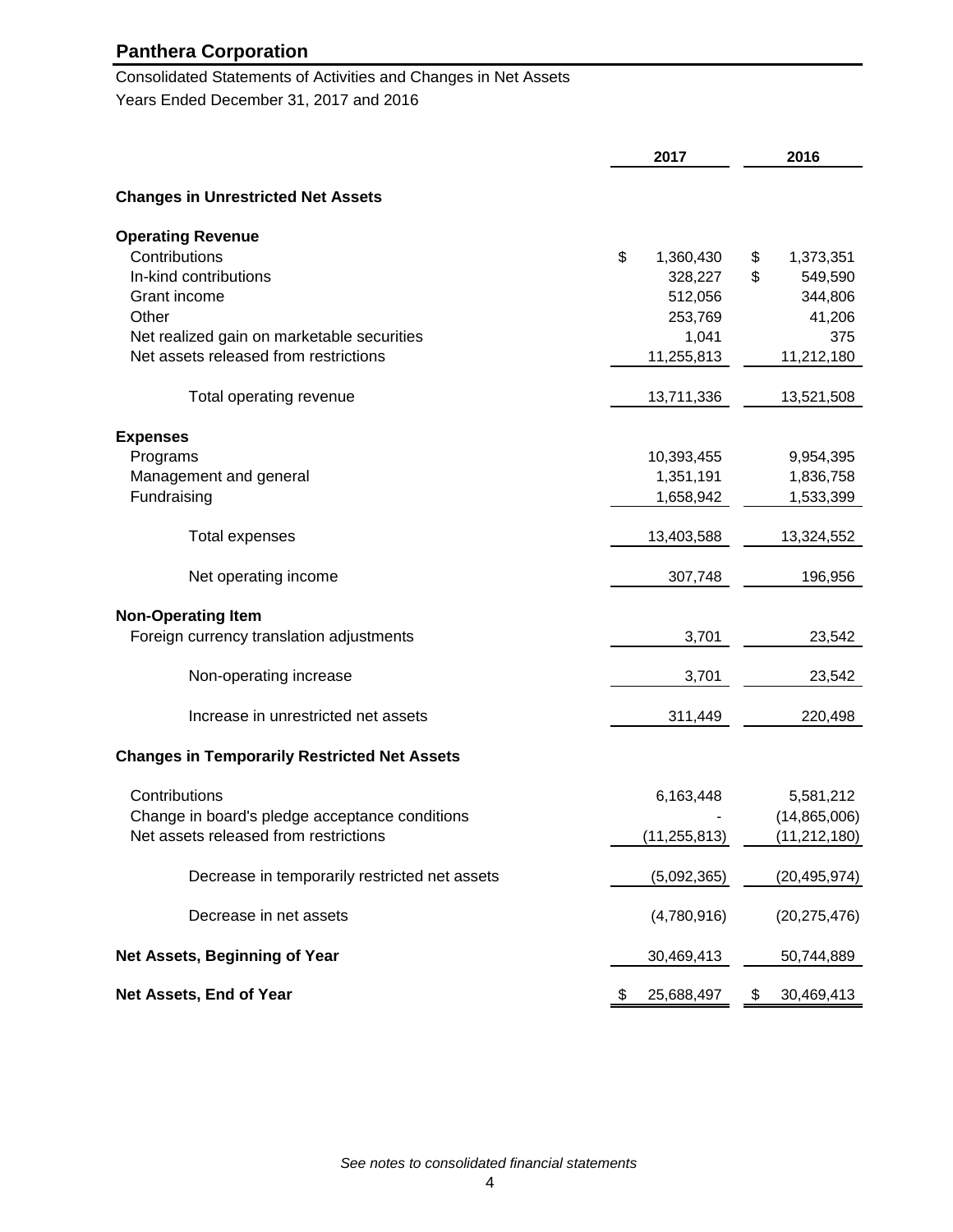Consolidated Statement of Functional Expenses

Year Ended December 31, 2017

|                               | Programs    |             |                 |           |                |  |         |                |         |                                                           | <b>Support Services</b> |                                       |                                     |                              |                    |                                                   |                          |
|-------------------------------|-------------|-------------|-----------------|-----------|----------------|--|---------|----------------|---------|-----------------------------------------------------------|-------------------------|---------------------------------------|-------------------------------------|------------------------------|--------------------|---------------------------------------------------|--------------------------|
|                               | Tiger       | Lion        | Snow<br>Leopard | Jaguar    | Puma           |  | Leopard | Cheetah        | Tech    | Special<br>Projects/<br><b>Scholarships</b><br>and Awards |                         | Integrated<br>Conservation<br>Program | Total<br>Program<br><b>Services</b> | Management<br>and<br>General | <b>Fundraising</b> | <b>Total</b><br><b>Support</b><br><b>Services</b> | Total<br><b>Expenses</b> |
| Salaries and contracted staff | 894,550     | 340.701     | 424,318         | 361,534   | 119,871        |  | 332,896 | 213,951        | 112,022 | 33,703                                                    |                         | 45,694                                | 3,879,240                           | 715,803                      | 717,251            | ,433,054                                          | 5,312,294                |
| <b>Benefits</b>               | 178,253     | 28,301      | 73,021          | 434,471   | 24,827         |  | 113,600 | 21,135         | 19,286  | 6.440                                                     |                         | 7.698                                 | 907,032                             | 160,992                      | 158,809            | 319,801                                           | 1,226,833                |
| Contracted services           | 756,019     | 284.363     | 191,814         | 21,248    |                |  | 46,373  | 7.204          |         |                                                           |                         |                                       | 1,307,021                           |                              |                    |                                                   | 1,307,021                |
| Awards                        |             |             |                 |           |                |  |         |                |         | 752,049                                                   |                         |                                       | 752,049                             |                              | 1.747              | 1.747                                             | 753,796                  |
| Donated website advertising   |             |             |                 |           |                |  |         |                |         |                                                           |                         |                                       |                                     |                              | 328,227            | 328,227                                           | 328,227                  |
| Field supplies and equipment  | 188,051     | 220,817     | 78,522          | 140,227   | 5.149          |  | 135,128 | 65,877         | 22,751  | 4,322                                                     |                         | 4.889                                 | 865,733                             | 3,261                        | 8.599              | 11,860                                            | 877,593                  |
| Travel/lodging/meals          | 158,270     | 96.218      | 195,904         | 296,595   | 18,765         |  | 59,586  | 26,394         | 1,959   | 4.269                                                     |                         | 13,602                                | 871,562                             | 53,088                       | 182,226            | 235,314                                           | 1,106,876                |
| Occupancy                     | 48,540      | 22,108      | 43,608          | 90,493    | 21,229         |  | 13,165  | 9,386          |         | 8,086                                                     |                         |                                       | 256,615                             | 116,599                      | 114.495            | 231,094                                           | 487,709                  |
| Technology/telephone          | 58,933      | 28,980      | 40,635          | 98,239    | 13,655         |  | 21,905  | 11,153         | 1,273   | 1,266                                                     |                         | 576                                   | 276,615                             | 21,436                       | 27,773             | 49,209                                            | 325,824                  |
| Office supplies               | 2,309       | 2.173       | 2,269           | 8,059     | 175            |  | 5.448   | 10,273         | 327     | 17                                                        |                         | 21                                    | 31,071                              | 15,402                       | 2,367              | 17,769                                            | 48,840                   |
| Professional services         | 282,051     | 51,765      | 201,027         | 269,560   | 47,185         |  | 28,194  | 26,913         |         |                                                           |                         | 163                                   | 906,858                             | 149,385                      | 37.301             | 186,686                                           | 1,093,544                |
| Depreciation/amortization     | 5,796       | 2.138       | 11,755          | 93,639    | 6.006          |  | 1.701   | 984            |         | 523                                                       |                         |                                       | 122,542                             | 10,477                       | 7.318              | 17,795                                            | 140,337                  |
| Conference/meetings           |             | 560         | 13,509          | 348       | . .            |  |         |                |         |                                                           |                         |                                       | 14.417                              |                              | 2,840              | 2,840                                             | 17,257                   |
| Other                         | 56,559      | 18.647      | 15,520          | 63,003    | 6.596          |  | 31,319  | 5,996          | 532     | 4.237                                                     |                         | 291                                   | 202,700                             | 104,748                      | 69,989             | 174,737                                           | 377,437                  |
| Total                         | \$2,629,331 | \$1,096,771 | \$1,291,902     | 2,877,416 | 263,458<br>-S. |  | 789,315 | 399,266<br>-SS | 158,150 | 814,912                                                   |                         | 72,934                                | \$10,393,455                        | 1,351,191                    | 1,658,942<br>S.    | 3,010,133<br>- 35                                 | \$13,403,588             |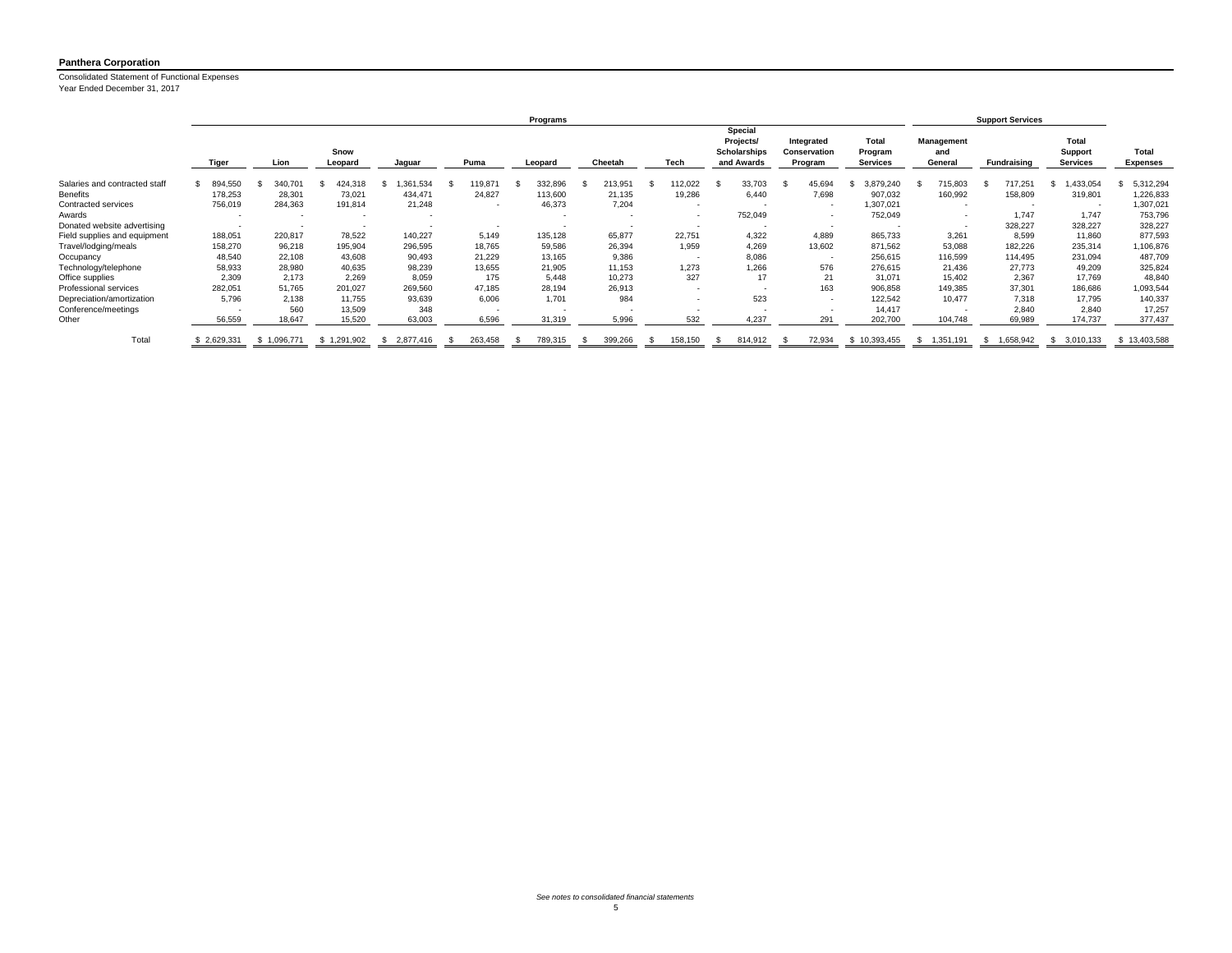Consolidated Statement of Functional Expenses

Year Ended December 31, 2016

|                                                | Programs                 |  |           |  |                 |  |           |  |                          |         |         | <b>Support Services</b>  |      |                                                                  |                                     |  |                              |  |             |                                            |           |                          |
|------------------------------------------------|--------------------------|--|-----------|--|-----------------|--|-----------|--|--------------------------|---------|---------|--------------------------|------|------------------------------------------------------------------|-------------------------------------|--|------------------------------|--|-------------|--------------------------------------------|-----------|--------------------------|
|                                                | Tiger                    |  | Lion      |  | Snow<br>Leopard |  | Jaguar    |  | Puma                     | Leopard | Cheetah | Tech                     |      | <b>Special</b><br>Projects/<br><b>Scholarships</b><br>and Awards | Total<br>Program<br><b>Services</b> |  | Management<br>and<br>General |  | Fundraising | Total<br><b>Support</b><br><b>Services</b> |           | Total<br><b>Expenses</b> |
| Salaries and contracted staff                  | 902,645                  |  | 493,502   |  | 473,537         |  | 141,308   |  | 194,188                  | 292,474 | 163,013 | 113,815                  |      | 32,141                                                           | 3,806,623                           |  | ,020,669                     |  | 683,015     |                                            | ,703,684  | 5,510,307                |
| Benefits                                       | 183,888                  |  | 60,284    |  | 90,292          |  | 361,949   |  | 64,537                   | 87,950  | 21,368  | 24,873                   |      | 6,952                                                            | 902,093                             |  | 238,052                      |  | 157,626     |                                            | 395,678   | 1,297,771                |
| Contracted services                            | 806,420                  |  | 181,104   |  | 385,572         |  | 82,245    |  | 338                      | 48,214  | 100,147 | $\sim$                   |      |                                                                  | 1,604,040                           |  |                              |  | 300         |                                            | 300       | 1,604,340                |
| Awards                                         | $\overline{\phantom{a}}$ |  |           |  |                 |  |           |  | $\overline{\phantom{a}}$ | ۰.      |         |                          |      | 1,139,068                                                        | 1,139,068                           |  |                              |  | ۰.          |                                            |           | 1,139,068                |
| Donated website advertising and legal services |                          |  |           |  |                 |  |           |  |                          |         |         |                          |      |                                                                  | $\overline{\phantom{a}}$            |  | 75,590                       |  | 474,000     |                                            | 549,590   | 549,590                  |
| Field supplies and equipment                   | 146,317                  |  | 86,268    |  | 37,691          |  | 171,738   |  | 28,115                   | 129,888 | 26,601  | 25,869                   |      | 6.444                                                            | 658,931                             |  | 1,085                        |  | 206         |                                            | 1,291     | 660,222                  |
| Travel/lodging/meals                           | 159,977                  |  | 87,947    |  | 82,798          |  | 214,740   |  | 24,818                   | 54,267  | 26,649  | 7.604                    |      | 5,624                                                            | 664,424                             |  | 62,613                       |  | 68,409      |                                            | 131,022   | 795,446                  |
| Occupancy                                      | 67,032                   |  | 21,790    |  | 33,672          |  | 69,251    |  | 22,171                   | 12,894  | 8,995   | $\overline{\phantom{a}}$ |      | 5,850                                                            | 241,655                             |  | 160,468                      |  | 76,058      |                                            | 236,526   | 478,181                  |
| Technology/telephone                           | 43,881                   |  | 30,889    |  | 32,770          |  | 77.520    |  | 11,340                   | 17,802  | 10,524  | 2.849                    |      | 877                                                              | 228,452                             |  | 15,352                       |  | 12,988      |                                            | 28,340    | 256,792                  |
| Office supplies                                | 5,035                    |  | 2.442     |  | 3,572           |  | 13,306    |  | 1.470                    | 2,892   | 1,380   | 446                      |      | 48                                                               | 30,591                              |  | 22,297                       |  | 2.271       |                                            | 24,568    | 55,159                   |
| Professional services                          | 61.771                   |  | 33,466    |  | 46,004          |  | 96,055    |  | 21,036                   | 55,893  | 22,624  |                          |      | 1,369                                                            | 338,218                             |  | 164,328                      |  | 28,432      |                                            | 192,760   | 530,978                  |
| Depreciation/amortization                      | 5,908                    |  | 3,071     |  | 9,573           |  | 111,686   |  | 7,853                    | 1,926   | 1,015   |                          |      | 448                                                              | 141,480                             |  | 10,272                       |  | 6,375       |                                            | 16.647    | 158,127                  |
| Conference/meetings                            |                          |  |           |  | 4.783           |  |           |  |                          | 1,801   | 5,000   |                          |      |                                                                  | 11.584                              |  | 1,289                        |  | 390         |                                            | 1.679     | 13,263                   |
| Other                                          | 35,349                   |  | 22,136    |  | 12,290          |  | 84,815    |  | 3,619                    | 21,304  | 4,626   | 1.172                    |      | 1,925                                                            | 187,236                             |  | 64,743                       |  | 23,329      |                                            | 88,072    | 275,308                  |
| Total                                          | 2,418,223                |  | 1,022,899 |  | 1,212,554       |  | 2,424,613 |  | 379,485                  | 727,305 | 391,942 | 176,628                  | - 55 | 1,200,746                                                        | 9,954,395                           |  | 1,836,758                    |  | 1,533,399   |                                            | 3,370,157 | \$13,324,552             |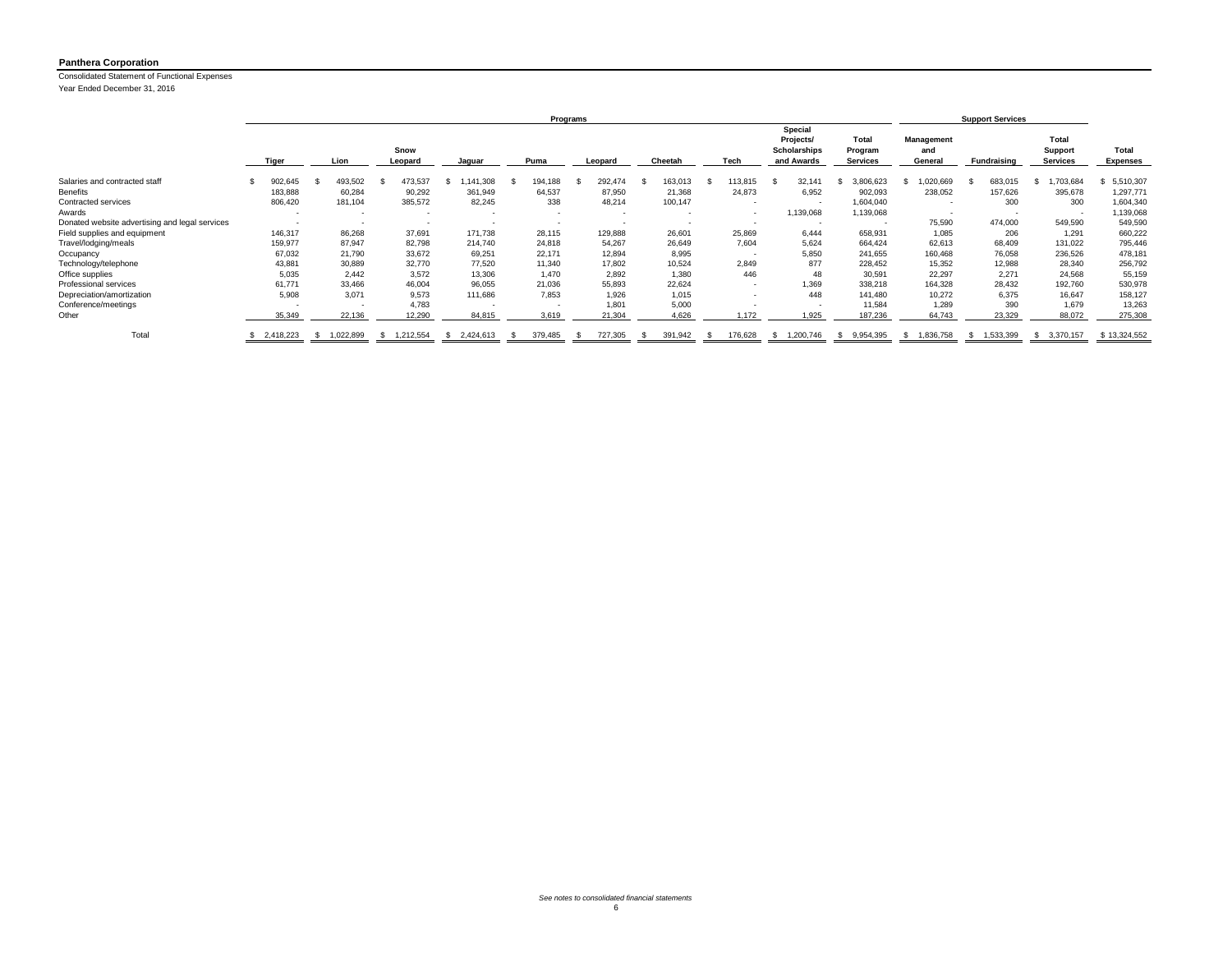## Consolidated Statements of Cash Flows

Years Ended December 31, 2017 and 2016

|                                                                                             | 2017               | 2016            |
|---------------------------------------------------------------------------------------------|--------------------|-----------------|
| <b>Cash Flows from Operating Activities</b>                                                 |                    |                 |
| Decrease in net assets                                                                      | \$                 | \$              |
| Adjustments to reconcile decrease in net assets to                                          | (4,780,916)        | (20, 275, 476)  |
| net cash provided by (used in) operating activities                                         |                    |                 |
| Effect of foreign currency translation adjustments                                          |                    |                 |
|                                                                                             | (3,701)<br>140,337 | 23,542          |
| Depreciation/amortization expense<br>Amortization of discount included in long-term pledges |                    | 158,127         |
|                                                                                             | 379,182            | (943, 761)      |
| Change in foreign currency exchange adjustment<br>Provision for deferred rent               | 3,701              | (23, 542)       |
|                                                                                             | 17,762             | 24,643          |
| Realized gain on sale of fixed assets                                                       | (3, 333)           | (10, 820)       |
| Realized gain on sale of marketable securities                                              | (1,041)            | (375)           |
| Changes in operating assets and liabilities:                                                |                    |                 |
| Accounts receivable                                                                         | (71, 823)          | 29,165          |
| Donations and pledges receivable                                                            | 3,478,962          | (188,093)       |
| Other current assets                                                                        | (161, 569)         | 93,127          |
| Other long-term assets                                                                      | 8,122              |                 |
| Long-term pledges                                                                           | 3,667,342          | 20,839,287      |
| Accounts payable and accrued expenses                                                       | 52,899             | (387, 776)      |
| Deferred revenue                                                                            | 621,312            | 162,500         |
| Total adjustments                                                                           | 8,128,152          | 19,776,024      |
| Net cash provided by (used in) operating activities                                         |                    |                 |
|                                                                                             | 3,347,236          | (499, 452)      |
| <b>Cash Flows from Investing Activities</b>                                                 |                    |                 |
| Purchase of fixed assets                                                                    | (74, 342)          | (173, 283)      |
| Proceeds from sales of fixed assets                                                         | 8,000              | 16,369          |
| Net proceeds (purchases) of marketable securities                                           | 30,315             | (23, 564)       |
| Net cash used in investing activities                                                       | (36, 027)          | (180, 478)      |
| Increase (decrease) in cash and cash equivalents                                            | 3,311,209          | (679, 930)      |
| Cash and Cash Equivalents, Beginning of Year                                                | 3,743,041          | 4,422,971       |
| Cash and Cash Equivalents, End of Year                                                      | \$<br>7,054,250    | \$<br>3,743,041 |

*See notes to consolidated financial statements*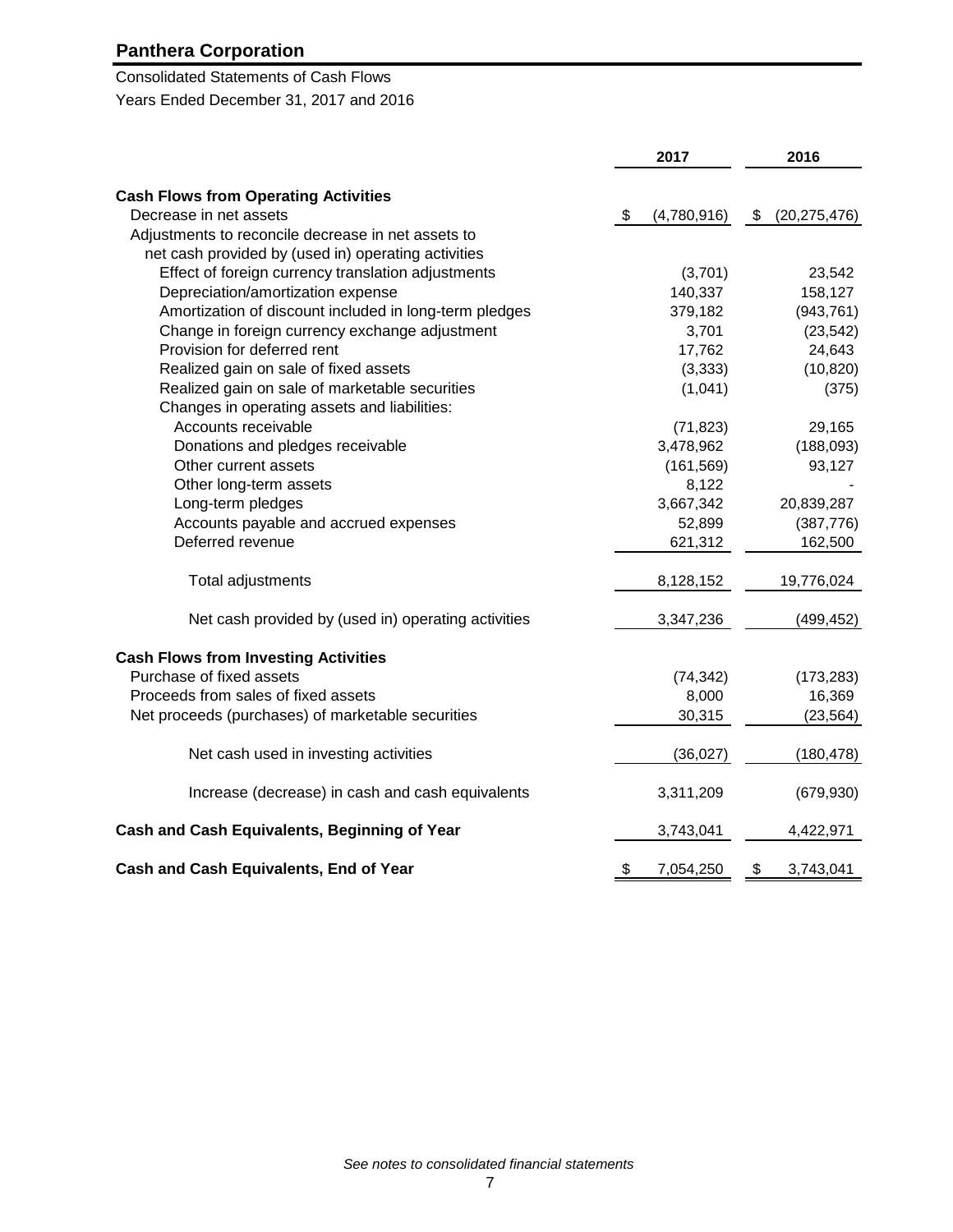### **1. Description of Organization and Summary of Significant Accounting Policies**

#### **Organization**

Panthera Corporation is a not-for-profit wildlife conservation organization incorporated in the State of Delaware. Panthera Corporation has a controlling and economic interest in a number of foreign not-for-profit entities, together known as "Panthera." Panthera's mission is the conservation of the world's 38 wild cat species, many of which are endangered or threatened. Panthera develops, implements, and oversees wild cat conservation strategies on a global scale. Panthera's large scale initiatives with tigers, lions, snow leopards, jaguars, pumas, leopards, cheetahs and other species currently span four continents. Panthera conducts critical research, enacts effective conservation measures, works closely with the world's top cat biologists, various governments and related agencies, local and international nongovernmental organizations, assists and trains felid biologists and educates the local and international populations as to felid conservation. Field work is performed in North America, South America, Africa and Asia in numerous individual countries.

A brief summary of Panthera's major programs follows:

Tiger - Panthera, through various individual programs, seeks to increase wild tiger populations by at least 50% across key sites over the next decade. In addition, Panthera identifies and creates safe corridors for the species to move between core populations.

Lion - Panthera combines an understanding of lion ecology in human dominated landscapes with techniques that provide local communities with the ability and incentive to avoid conflict with lions. In addition, Panthera also works to curtail widespread wiresnare poaching which is pervasive in many key lion landscapes, including Kafue NP (Zambia), Limpopo NP (Mozambique) and Niokolo-Koba NP (Senegal).

Snow Leopard - Panthera developed a state-of-the-art global range map and database of snow leopard habitats and helps delineate critical conservation units and identify prevailing threats. Using the database to target populations that require conservation, Panthera's efforts are geared towards a range-wide approach in conserving the snow leopards.

Jaguar - Panthera utilizes a range-wide approach focusing on the entire spectrum including prey, key populations, mitigating threats, education and building genetic corridors in which jaguars can move safely. Panthera works closely with ranchers to develop methods and models to demonstrate that cattle ranching and jaguar conservation can co-exist.

Puma - Panthera is working to better understand and protect pumas in: the Western US (northwest Wyoming and the San Francisco Bay Area and the region of Torres del Paine National Park in the Chilean Patagonia. Panthera's work includes studying the effects of wolf reintroduction and human hunting on puma populations, utilizing innovative camera technology to observe the secret social lives of pumas, and mitigating human-puma conflict.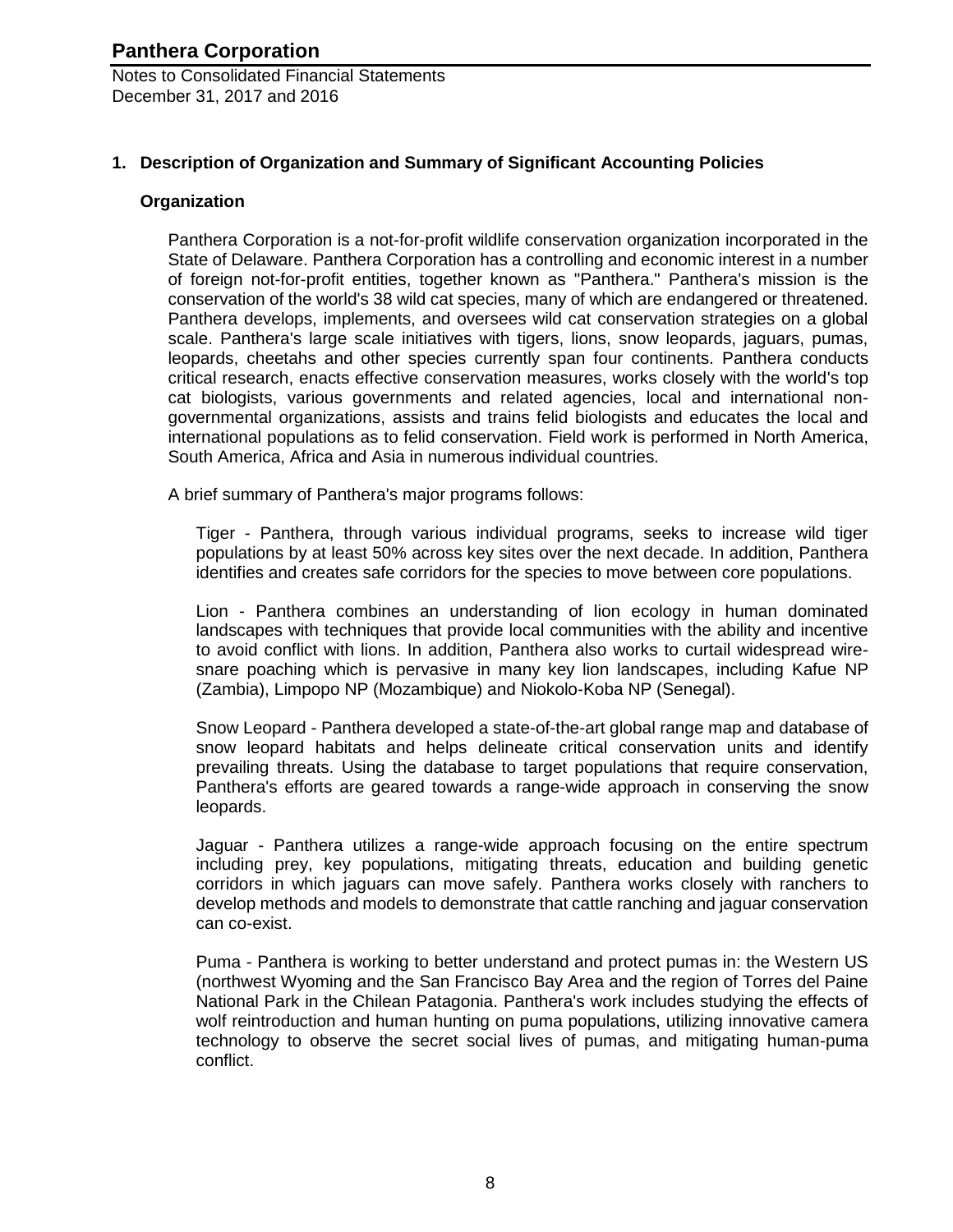> Leopard - Panthera seeks to reduce the widespread traditional use of leopard skins by the Shembe Nazareth Baptist Church in southern Africa. In addition, Panthera has established a network of surveillance sites across South Africa and neighboring countries to monitor changes in key leopard populations.

> Cheetah - Panthera aims to protect cheetahs by addressing direct threats to them, their prey base, and their habitats. To do this, Panthera gathers critical ecological data by surveying and monitoring populations and their prey, collaborating with local law enforcement officials and partners, and working with local communities to mitigate conflict and create cheetah-positive landscapes within communities. Panthera's approach to protecting cheetahs focuses on: developing a program in Zambia that can eventually be expanded across the cheetah's African range.

> Tech – Panthera's Technology Program develops devices and software supporting species programs, including camera traps and Poachercams. Panthera integrates third party private GSM (global system for mobile) wireless equipment as well as systems to monitor Poachercam deployments.

> Integrated Conservation Program - The Integrated Conservation Program (ICP) works in support of Panthera's flagship species conservation initiatives, improving communication and coordination among the organization's staff operating around the world. Currently, the ICP team is primarily focused on, (i) the development and dissemination of conservation technologies, such as wildlife camera traps, (ii) site security and related anti-poaching initiatives in Asia and Africa, and (iii) advanced geospatial analyses that serve to quantify Panthera's collective conservation impacts around the world.

> Scholarships and Awards - Panthera provides scholarship, research and project funding awards to post-graduate students in advanced degree programs, and research and conservation awards to individuals and organizations implementing conservation projects on wild cats. Panthera, in conjunction with the American Museum of Natural History, developed a global felid genetic database to understand the impact of large scale genetic issues impacting felids.

#### **Summary of Significant Accounting Policies**

#### **Basis of Financial Statement Presentation**

Panthera's consolidated financial statements have been prepared in accordance with accounting principles generally accepted in the United States of America ("U.S. GAAP"), and include the accounts of Panthera and the not-for-profit entities in which Panthera has a controlling and economic interest. These entities consist of: Fundación Pantera Colombia ("Panthera Colombia"); Panthera Wildlife Trust Ltd. ("Panthera UK"); Corporacion Panthera ("Panthera Costa Rica"); Panthera Brasil ("Panthera Brazil"); Panthera Wild Cat Conservation SA ("Panthera South Africa"); Panthera Wild Cat Conservation Zambia Ltd. ("Panthera Zambia"), Conservación Panthera Mexico AC ("Panthera Mexico"), PF Panthera Foundation in Kyrgyz Republic ("Panthera Kyrgyzstan"), Representative Office in Tajikistan ("Panthera Tajikistan"), Panthera Belize, Association Panthera France ("Panthera France"), and Panthera Canada. All significant intercompany balances and transactions have been eliminated in consolidation.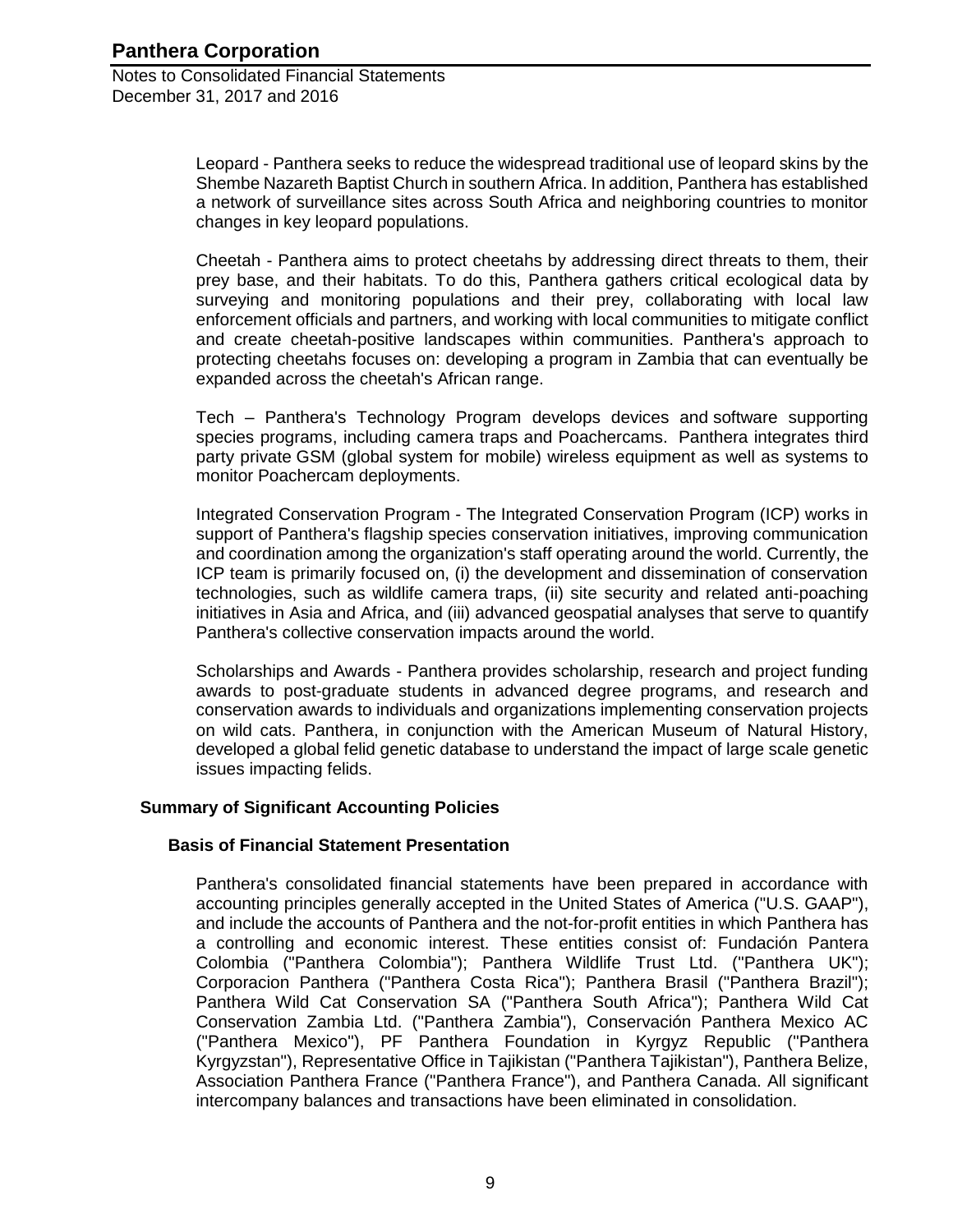#### **Estimates**

The preparation of consolidated financial statements in conformity with U.S. GAAP requires management to make estimates and assumptions that affect the reported amounts of assets and liabilities and disclosure of contingent assets and liabilities at the date of the consolidated financial statements and the reported amounts of revenue and expenses during the reporting period. Actual results could differ from those estimates.

#### **Revenue**

Panthera's primary source of financial support consists of donations from the general public.

#### **Deferred Revenue**

Primarily consists of advances received on conditional grants.

#### **Operating Indicator**

Panthera considers all unrestricted operating revenue and expenses to be part of its normal operations and considers net operating income as its operating indicator.

#### **Non-Operating Items**

Non-operating items include foreign currency exchange amounts. This item is not included as part of the operating indicator and is reported separately in the consolidated statements of activities and changes in net assets.

#### **Consolidated Statements of Cash Flows**

For purposes of the consolidated statements of cash flows, Panthera considers all highly liquid debt instruments with an original maturity of three months or less, at the date of purchase, to be cash equivalents.

#### **Fair Value Measurements**

Panthera establishes a framework for measuring the fair value of financial assets and liabilities and nonfinancial assets and liabilities which are measured at fair value on a recurring (annual) basis in the form of a fair value hierarchy that prioritizes the inputs into valuation techniques used to measure fair value into three broad levels. This hierarchy gives the highest priority to unadjusted quoted prices in active markets and the lowest priority to unobservable inputs. Further, financial assets and liabilities are classified by level in their entirety based upon the lowest level of input that was significant to the fair value measurement. The three levels of the fair value hierarchy are as follows:

Level 1 - Unadjusted quoted market prices in active markets for identical assets or liabilities that are accessible at the measurement date.

Level 2 - Quoted prices in inactive markets for identical assets or liabilities, quoted prices for similar assets or liabilities in active or inactive markets, or other observable inputs either directly related to the asset or liability or derived principally from corroborated observable market data.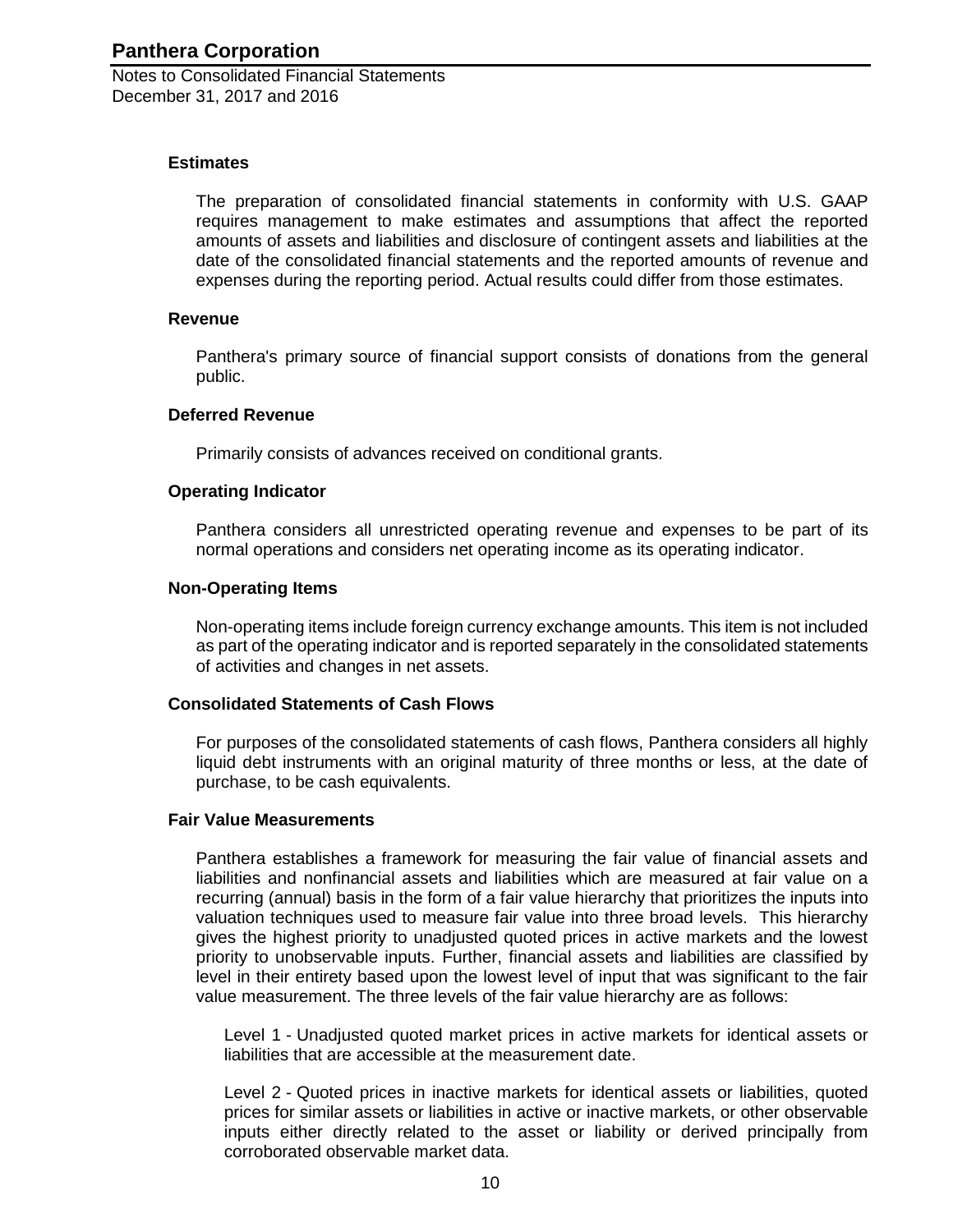> Level 3 - Unobservable inputs due to the fact that there is little or no market activity and/or data. This entails using assumptions in models which estimate what market participants would use in pricing the asset or liability.

#### **Marketable Securities**

Panthera's marketable securities are valued as level 1 investments and are recorded at fair value. Unrealized holding gains and losses on marketable securities are excluded from the operating indicator and are reported as a separate component of unrestricted net assets as non-operating items until realized. Realized gains and losses from the sale of securities are determined on a first-in, first-out basis and recognized in operating income. A decline in the market value of any securities below cost deemed to be other than temporary results in an impairment to reduce the carrying amount to fair value and is treated as a realized loss at time of other than temporary impairment. To determine if an impairment is other than temporary, Panthera considers all available information relevant to the collectability of the security, including past events, current conditions, and reasonable and supportable forecasts when developing estimates of cash flows expected to be collected.

#### **Donor-Imposed Restrictions**

Panthera reports gifts of cash and other assets as restricted support if they are received with donor stipulations that limit the use of the donated assets. All donor-restricted contributions are reported in the first instance as an increase in temporarily restricted net assets. When a donor restriction expires (that is, when a stipulated time restriction ends or purpose restriction is accomplished), temporarily restricted net assets are reclassified to unrestricted net assets and reported in the revenue section of the consolidated statements of activities and changes in net assets as net assets released from restrictions.

#### **Unconditional Promises to Give (Donations Receivable)**

When Panthera receives unconditional promises to give that are expected to be collected by Panthera within one year, they are recorded as contributions at net realizable value. Unconditional promises to give that are expected to be collected in future years are recorded at the present value of their estimated future cash flows. The discounts on those amounts are computed using average risk-free interest rates adjusted by risk premium, applicable to the year in which the promises are received. Amortization of the discounts is included in contribution revenue or as temporarily restricted contributions, as appropriate.

#### **Unconditional Promises to Give to Others**

When Panthera makes unconditional promises to give to others, a liability and expense is recorded at the time of such promise.

#### **Conditional Promises to Give by Others**

When Panthera receives conditional promises to give, they are not included as contributions by Panthera until the conditions have been substantially met.

#### **Conditional Promises to Give to Others**

When Panthera makes conditional promises to give to others, no liability or expense is recorded by Panthera until the conditions have been substantially met.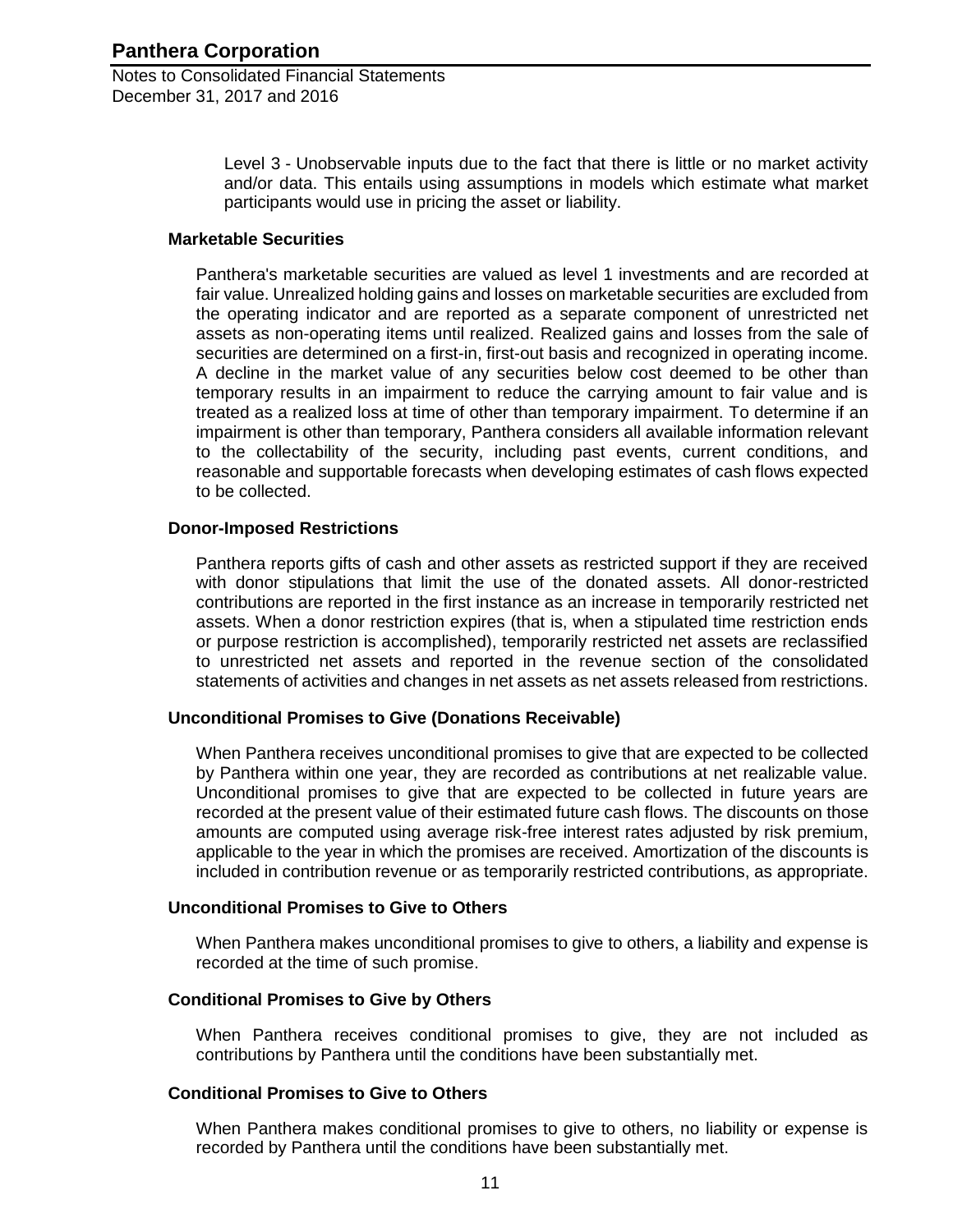#### **Allowance for Doubtful Accounts**

Periodically, the individual accounts, donations receivable and long-term pledge balances are reviewed and evaluated as to their collectability, and a provision for doubtful accounts is estimated based on the amounts Panthera expects to collect on the receivable balance. Receivables are charged against the allowance for doubtful accounts when management has determined that further collection efforts are not warranted.

#### **Inventories**

Inventories, which are not significant and consist mainly of field cameras, are included in the consolidated statements of financial position caption "other current assets," and are valued at the lower of cost or market utilizing the weighted average cost method.

#### **Fixed Assets**

Fixed assets are carried at cost or, if donated, at fair value on date of donation. Leasehold improvements, furniture and fixtures and equipment in excess of \$5,000 or lower amounts in certain foreign countries as required by regulation, that are under the direct control of Panthera are capitalized and amortized/depreciated over their estimated useful lives using the straight-line method starting the month in which they are put into service. Leasehold improvements are amortized over the lesser of the estimated useful life of the improvement or remaining life of the lease; furniture and fixtures are depreciated over five (5) years; and, equipment is depreciated over three (3) to five (5) years. Equipment purchased for use in the field by non-Panthera employees for the various programs and projects is expensed when acquired. The carrying amounts of assets and the related accumulated depreciation or amortization are removed from the accounts when such assets are disposed of and any resulting gain or loss is included in operations in the year of disposal.

#### **Impairment of Long-Lived Assets**

Panthera assesses the recoverability of its long-lived assets, such as property and equipment, whenever events or changes in circumstances indicate that the carrying value of the assets may not be recoverable. Recoverability of assets to be held and used is measured by a comparison of the carrying amount of an asset to estimated undiscounted future net cash flows expected to be generated by the asset. If the carrying amount of an asset exceeds its estimated future cash flows, an impairment charge is recognized in the amount by which the carrying amount of the asset exceeds the fair value of the asset. No such events or circumstances occurred during the years ended December 31, 2017 and 2016 and, accordingly, Panthera has not recognized any asset impairment.

#### **Vacation Liability**

Panthera's vacation policy was updated as of January 1, 2017. Unless required by state or country specific laws, unused vacation days are not carried over to the next year nor are they paid out upon departure from the organization. The estimated vacation liability, where required by law, is accrued as earned and aggregated approximately \$47,000 and \$62,000 at December 31, 2017 and 2016, respectively, and is included in the consolidated statements of financial position caption "Accounts payable and accrued expenses."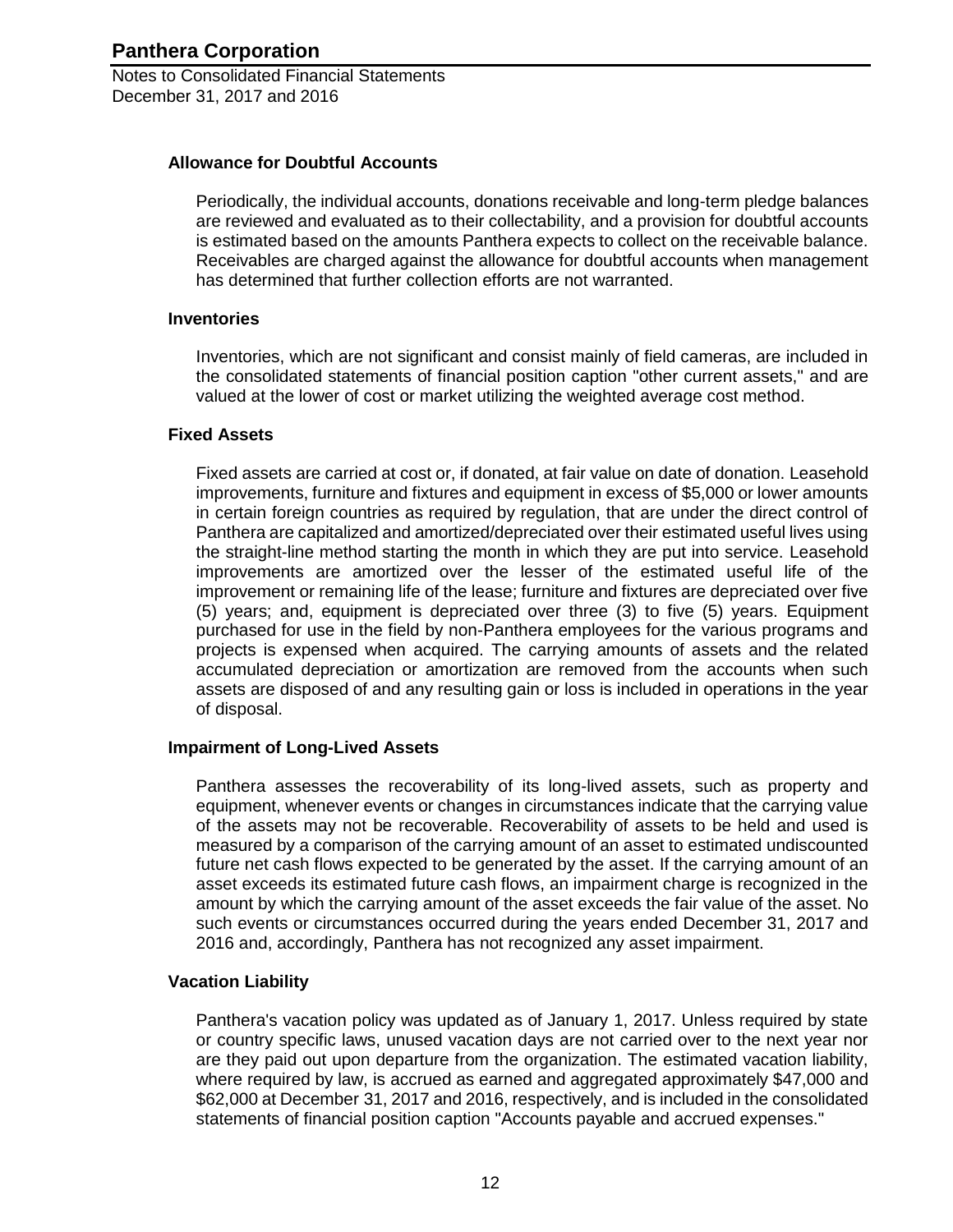#### **Income Taxes**

Panthera Corporation qualifies as a U.S. tax-exempt organization under the existing provisions of Internal Revenue Code Section 501(c)(3) and donations to Panthera Corporation are tax deductible to the donor subject to legal limitations. Panthera's foreign entities are all incorporated as not-for-profit organizations and are generally exempt from income taxes. Panthera recognizes the effect of income tax positions only when the tax positions are more likely than not of being sustained. Management is not aware of any violations of Panthera Corporation's or related entities' not-for-profit status, nor of any exposure to unrelated business income tax.

#### **In-Kind Contributions**

During the years ended December 31, 2017 and 2016, Panthera received in-kind contributions of services amounting to approximately \$338,000 and \$550,000, respectively, at fair value. In-kind contributions relate mainly to website advertising and legal services.

#### **Allocated Expenses**

Panthera's expenses have been summarized on a functional basis in accordance with U.S. GAAP. Most expenses may be identified to their related program or supporting service and are recorded accordingly. Certain other expenses, consisting mainly of occupancy, technology, professional fees and depreciation and amortization, have been allocated based on estimated usage, each program's direct expenses as a percentage of total program costs or other bases considered appropriate given the nature of the expense.

#### **Reclassifications**

Certain reclassifications were made to the 2016 consolidated statement of functional expenses to conform to the 2017 presentation. These reclassifications had no impact on the changes in net assets previously reported.

#### **Recent Accounting Pronouncements**

In May 2014, the Financial Accounting Standards Board ("FASB") issued Accounting Standards Update ("ASU") 2014-09, Revenue from Contracts with Customers (Topic 606). The core principle of ASU 2014-09 requires recognition of revenue to depict the transfer of goods or services to customers at an amount that reflects the consideration for what an organization expects it will receive in association with this exchange. ASU 2014-09 is effective for Panthera for fiscal years beginning after December 15, 2018, with early adoption permitted. Management is currently evaluating the impact of ASU 2014-09 on the Panthera's consolidated financial statements.

In February 2016, the FASB issued ASU 2016-02, Leases (Topic 842). The core principles of ASU 2016-02 change the way organizations will account for their leases by recognizing lease assets and lease liabilities on the statement of financial position and disclosing key information about leasing arrangements. ASU 2016-02 is effective for Panthera for fiscal years beginning after December 15, 2019, with early adoption permitted. Management is currently evaluating the impact of ASU 2016-02 on the Panthera's consolidated financial statements.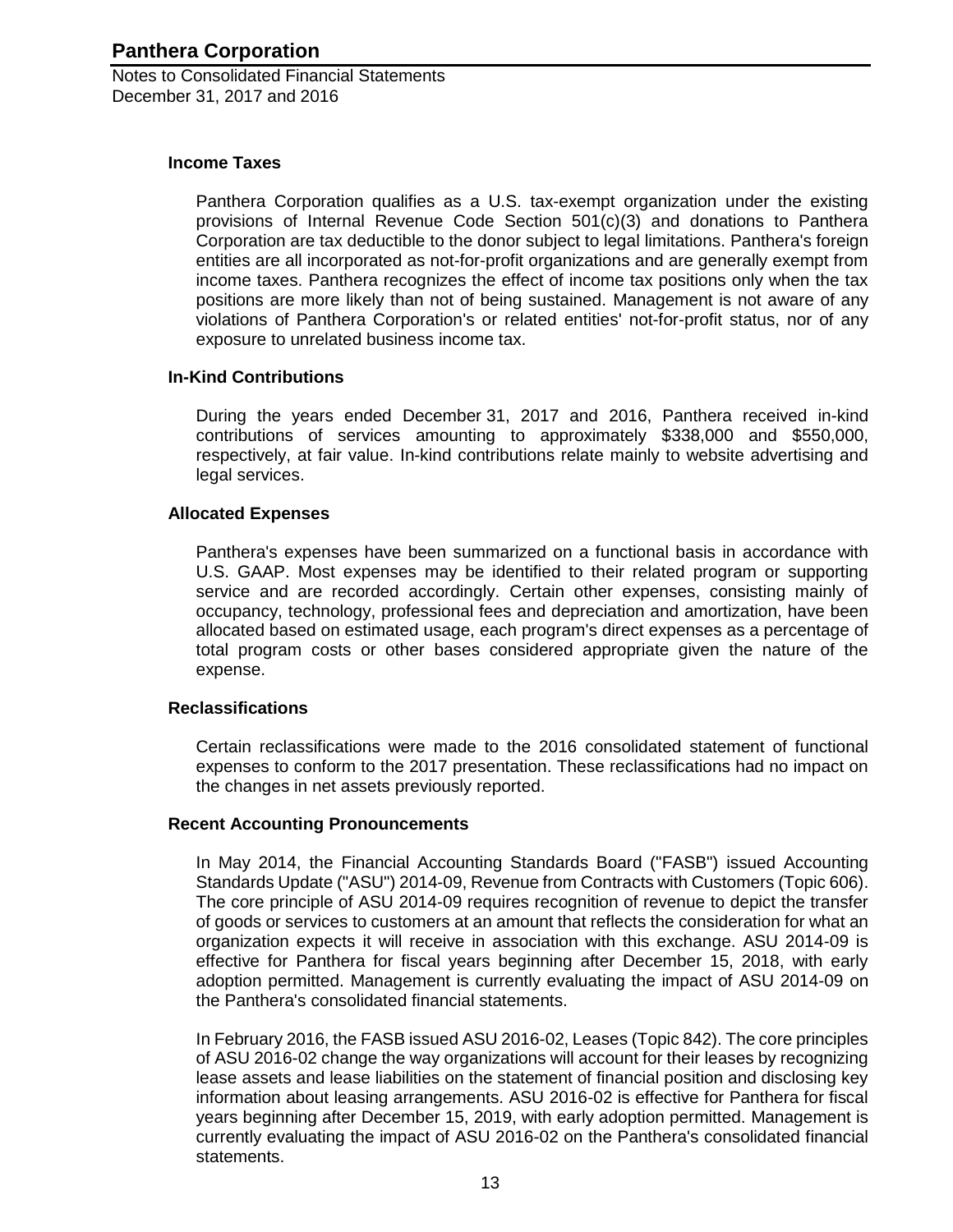> In August 2016, the FASB issued ASU 2016-14, Not-for-Profit Entities (Topic 958): Presentation of Financial Statements of Not-for-Profit Entities. The new guidance is intended to improve and simplify the current net asset classification requirements and information presented in financial statements and notes that is useful in assessing a notfor-profit's liquidity, financial performance and cash flows. ASU 2016-14 is effective for Panthera for fiscal years beginning after December 15, 2017, with early adoption permitted. ASU 2016-14 is to be applied retroactively with transition provisions. Management is currently evaluating the impact of ASU 2016-14 on the Panthera's consolidated financial statements.

#### **2. Fair Value Measurements**

Panthera had marketable securities at December 31, 2017, whose cost approximated fair value. Panthera's accounting policy is to recognize transfers between levels of the fair value hierarchy on the date of the event or change in circumstances that caused the transfer. There were no transfers into or out of Level 1, Level 2, or Level 3 for the years ended December 31, 2017 or 2016.

#### **Fair Value of Other Financial Instruments**

At December 31, 2017 and 2016, Panthera's other financial instruments consist of cash and cash equivalents, receivables, accounts payable, and other current liabilities. The carrying amounts of these financial instruments approximate fair value due to their short-term maturities.

#### **3. Donations and Pledges Receivable**

Included in donations and pledges receivable at December 31, 2017 and 2016 are the following unconditional promises:

|                                                                                   | 2017                                       | 2016                                       |
|-----------------------------------------------------------------------------------|--------------------------------------------|--------------------------------------------|
| Unrestricted<br>Restricted as to purpose<br>Restricted as to time                 | \$<br>71,731<br>805,550<br>17,600,000      | \$<br>142,970<br>238,979<br>26,000,000     |
| Total<br>Less unamortized discount                                                | 18,477,281<br>(947, 045)                   | 26,381,949<br>(1,326,227)                  |
| Net unconditional promises                                                        | 17,530,236                                 | 25,055,722                                 |
| Amounts due in<br>Less than one year<br>One to five years<br>More than five years | \$<br>2,877,281<br>13,600,000<br>2,000,000 | \$<br>6,381,949<br>16,000,000<br>4,000,000 |
| Total                                                                             | 18,477,281                                 | \$<br>26,381,949                           |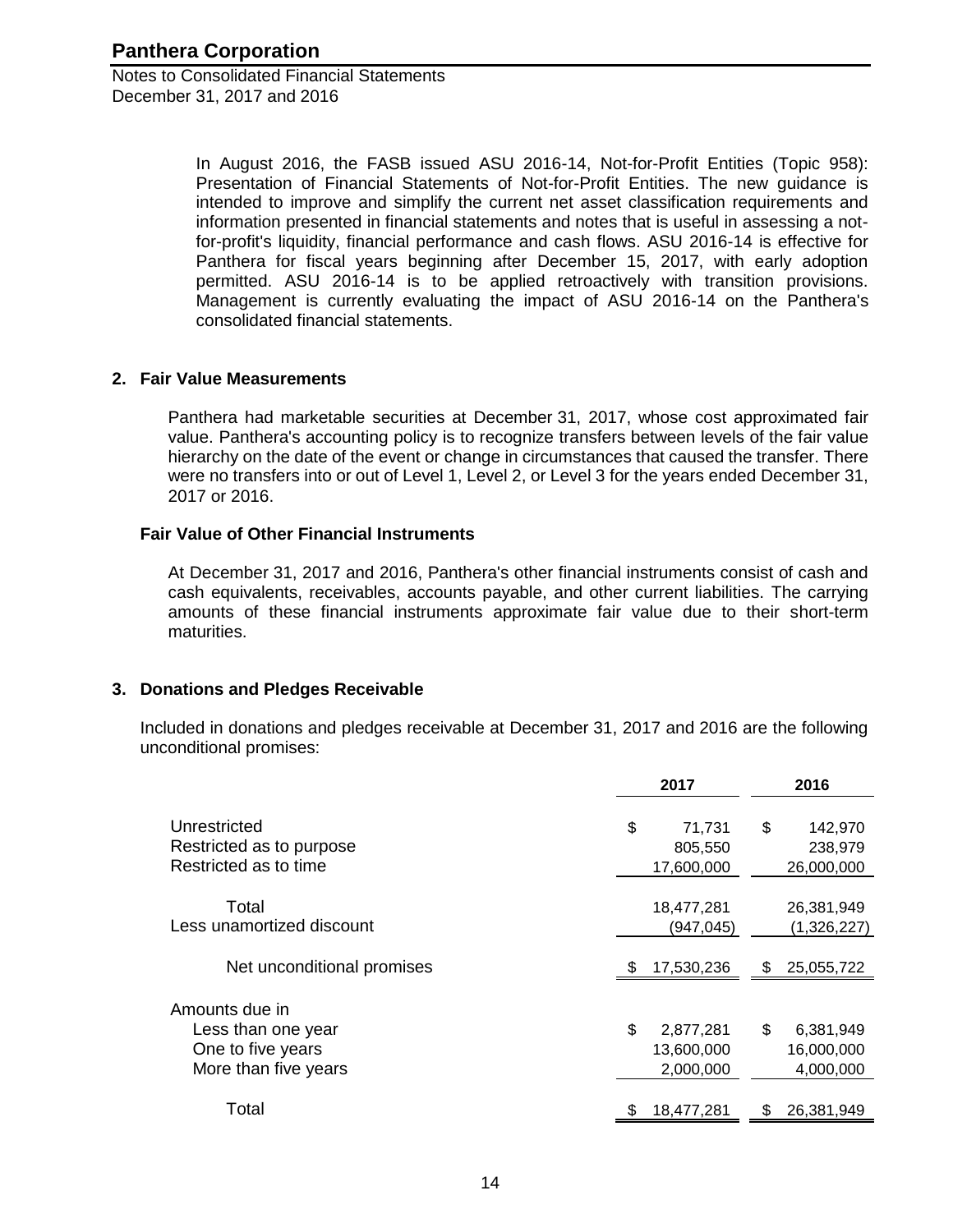During the year ended December 31, 2014, Panthera received an unconditional pledge in the amount of \$20,000,000 payable over ten (10) years. In 2016, certain matters arose that resulted in Panthera's decision not to accept any payments of the remaining undiscounted balance of \$16,000,000 (\$14,865,006 discounted). Accordingly, the previously recorded pledge receivable was adjusted during the year ended December 31, 2016.

The risk adjusted discount rate utilized for determining the amount of unamortized discount was 1.56%.

#### **4. Availability of Resources**

The following table reflects Panthera's financial assets at December 31, 2017 and 2016 reduced by donor-imposed temporarily restricted net assets which are not available for general expenditures within one year of the balance sheet date.

|                                                                                                       | 2017                        |     | 2016                      |
|-------------------------------------------------------------------------------------------------------|-----------------------------|-----|---------------------------|
| Current assets, excluding non-financial assets<br>Less donor-restricted temporarily restricted assets | 10,619,163<br>(4, 486, 245) | \$. | 10,582,798<br>(3,957,791) |
| Total financial assets available to meet cash<br>needs for general expenditures within one year       | 6,132,918                   |     | 6,625,007                 |

#### **5. Fixed Assets, Net**

Fixed assets consist of the following at December 31, 2017 and 2016:

|                                                                                             | 2017                                               | 2016                                               |
|---------------------------------------------------------------------------------------------|----------------------------------------------------|----------------------------------------------------|
| Land<br>Construction in progress<br>Leasehold improvements<br><b>Furniture and fixtures</b> | \$<br>1,267,648<br>186,011<br>1,004,828<br>243,862 | \$<br>1,267,648<br>186,011<br>1,004,828<br>243,564 |
| Equipment                                                                                   | 792,277                                            | 726,390                                            |
| Total<br>Less accumulated depreciation and amortization                                     | 3,494,626<br>(1,685,450)                           | 3,428,441<br>(1,548,603)                           |
| Net fixed assets                                                                            | \$<br>1,809,176                                    | 1,879,838                                          |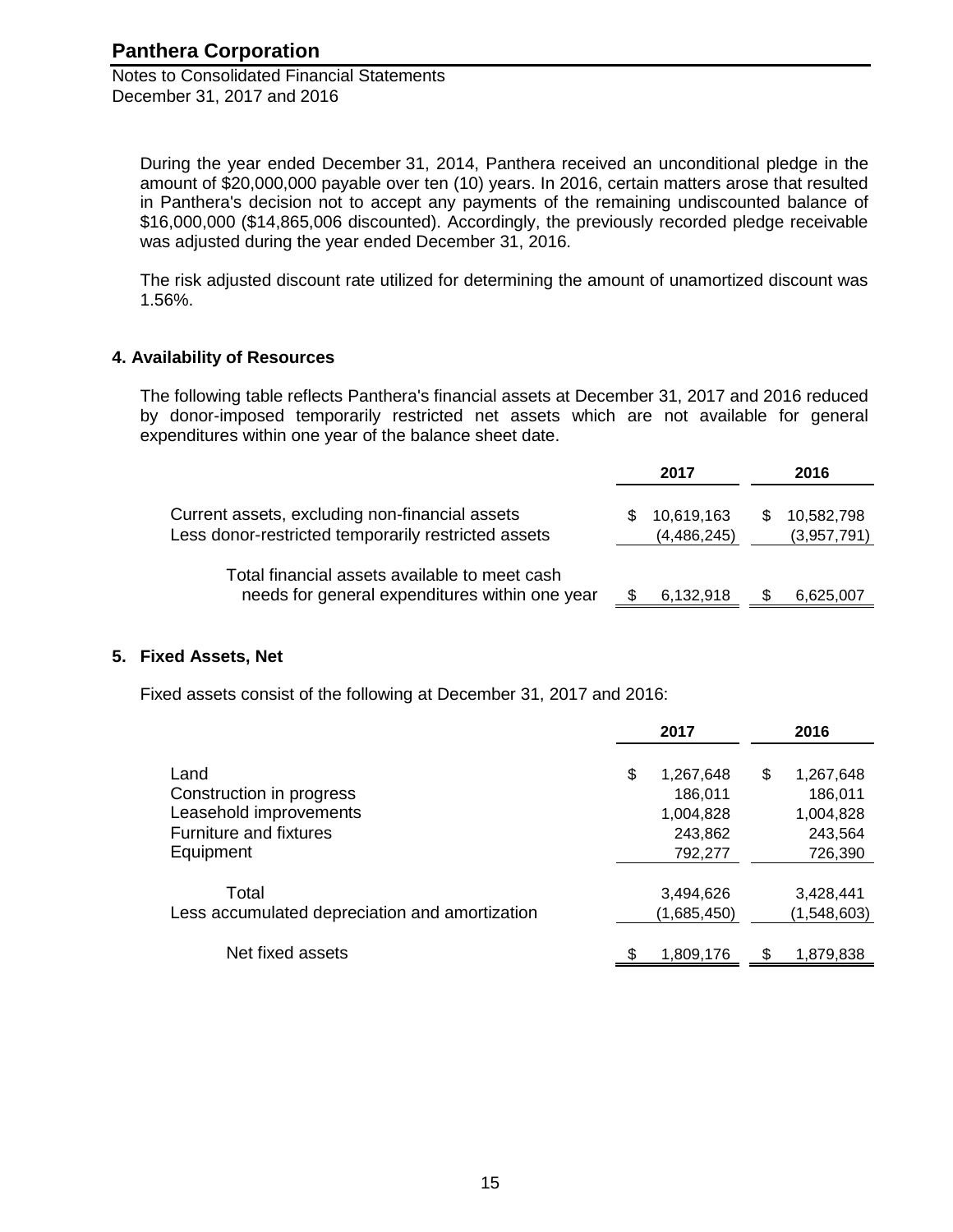Notes to Consolidated Financial Statements December 31, 2017 and 2016

#### **6. Temporarily Restricted Net Assets**

Temporarily restricted net assets at December 31, 2017 and 2016 are comprised of contributions restricted by the donors for the following:

|                                         | 2017            |    | 2016       |
|-----------------------------------------|-----------------|----|------------|
| Future new programs                     | \$<br>1,886,262 | \$ | 1,946,191  |
| Tiger Program                           | 1,188,345       |    | 612,287    |
| Lion Program                            | 188,576         |    | 223,039    |
| Jaguar Program                          | 438,956         |    | 404,560    |
| Snow Leopard Program                    | 6,572           |    | 90,729     |
| Other programs                          | 777,534         |    | 680,985    |
| Time restriction                        | 19,052,955      |    | 24,673,773 |
|                                         |                 |    |            |
| Total temporarily restricted net assets | 23,539,200      | S. | 28,631,564 |

#### **7. Related Party Transactions**

During the years ended December 31, 2017 and 2016, 11% and 30%, respectively, of the unrestricted and temporarily restricted contributions were received from members of Panthera's Board of Directors or their related associations. Donations receivable and long-term pledges from Directors or their related associations at December 31, 2017 and 2016 amounted to approximately \$17,600,000 and \$26,000,000, respectively.

#### **8. Retirement Plans**

Under the Panthera Corporation 401(k) Retirement Plan (the "Plan") provisions, all employees may make elective contributions of amounts up to the federal limitations. Panthera makes employee elective contribution matching contributions to the Plan on, at a minimum, an annual plan year basis. The Plan contains "safe harbor provisions" whereby Panthera's matching employee elective contribution is 100% of salary deferrals up to 3% of the employee's gross pay plus 50% of salary deferrals in excess of 3% but none for salary deferrals in excess of 5% of compensation. Panthera's matching employee elective contributions vest immediately.

Panthera is the sponsor of a nonqualified deferred compensation plan ("457(f)") and a related salary reduction contributions plan ("457(b)" and together, the "457 Plans"). Under the 457 Plans, Panthera is required to only fund the nonqualified 457(f) deferred compensation plan annually, based on a specified funding schedule. The funding of the 457(b) salary reduction contributions plan is solely the responsibility of the participant. Pension expense under the 457(f) plan for the years ended December 31, 2017 and 2016 aggregated approximately \$20,000 and \$22,000, respectively. At December 31, 2017, Panthera's future contingent obligation under the 457(f) plan approximates \$5,000 through 2018.

During the year ended December 31, 2015, Panthera UK instituted a defined contribution plan. During the years ended December 31, 2017 and 2016, the employer contributions aggregate 4% and 2%, respectively of gross pre-tax salaries.

Total pension expense under all retirement plans for the years ended December 31, 2017 and 2016 aggregated approximately \$135,000 and \$146,000, respectively.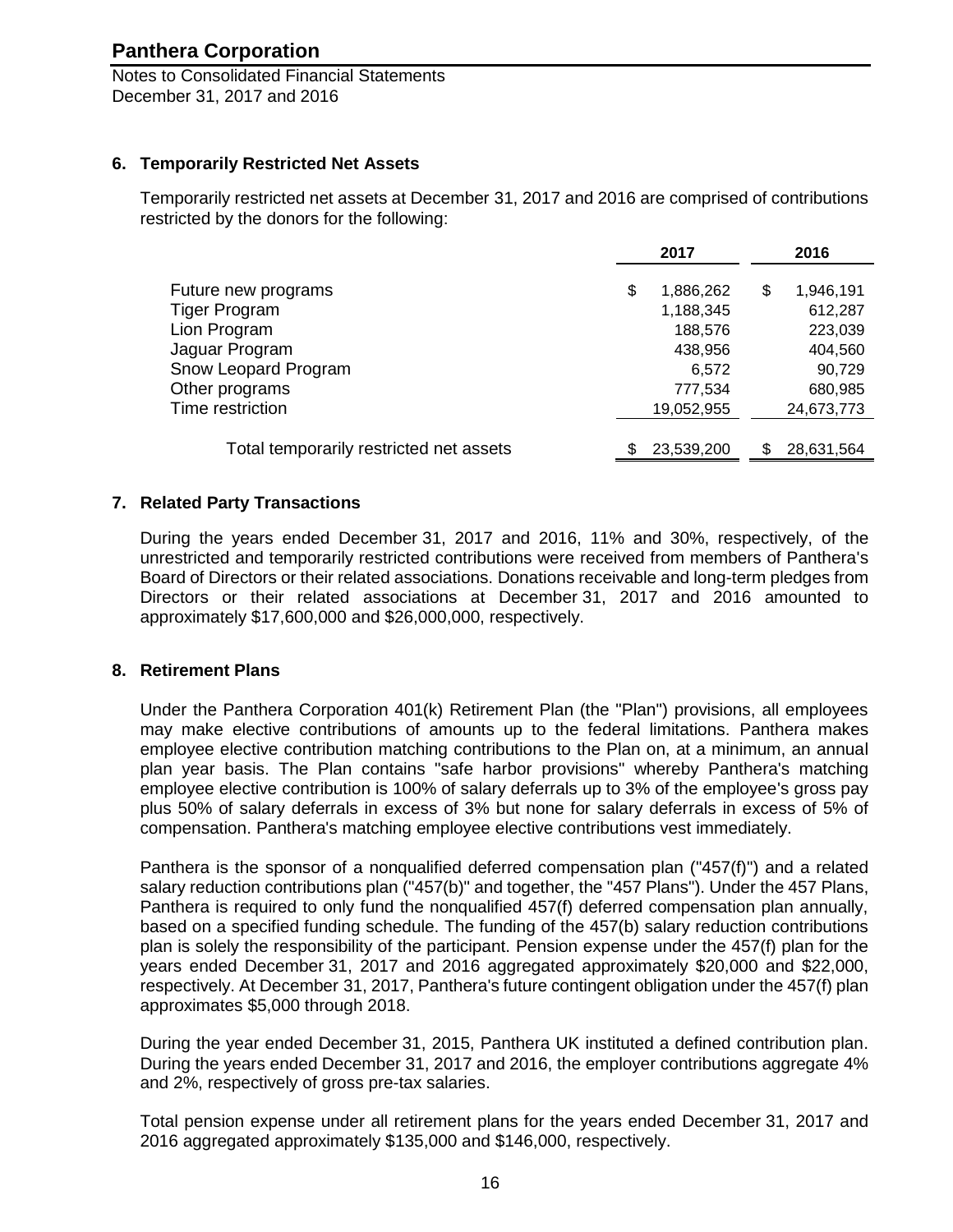### **9. Commitments and Contingencies**

#### **Office Leases**

Panthera entered into a non-cancelable operating lease for New York office space, effective February 1, 2015, that expires on January 31, 2025. In addition, Panthera entered into a noncancelable lease for office space in London, effective January 23, 2014 for a term of three (3) years that expired in 2017 and was not renewed, two non-cancelable renewable leases for office space in Colombia for a term of one (1) year and a non-cancelable lease for office space in Costa Rica for three (3) years on November 1, 2015.

At December 31, 2017, minimum future lease payments under these leases consist of the following:

| 2018       | \$<br>356,000 |
|------------|---------------|
| 2019       | 337,000       |
| 2020       | 337,000       |
| 2021       | 337,000       |
| 2022       | 337,000       |
| Thereafter | 701,000       |
|            |               |
| Total      | 2,405,000     |

Rent expense, including month-to-month cancelable leases, real estate taxes and other specified operating expenses required by lease provisions, for the years ended December 31, 2017 and 2016 aggregated approximately \$419,000 and \$373,000, respectively.

#### **Letter of Credit**

In conjunction with an office lease, Panthera obtained a \$213,350 irrevocable renewable standby letter of credit from a bank for the benefit of the landlord. The letter of credit, which was renewed for a period of one year on October 31, 2017, is collateralized by Panthera's deposit accounts with the bank.

#### **Conditional Promises to Give to Panthera**

At December 31, 2017, conditional pledges aggregated \$1,588,862 for tiger, leopard and snow leopard programs and will be due and payable as follows:

| Less than one year |  | 1,488,862 |
|--------------------|--|-----------|
| One to five years  |  | 100,000   |
|                    |  |           |
| Total              |  | 1,588,862 |

Each annual payment from the donors is conditional upon, among other things, the donor's approval of the annual goals and priorities and submission of milestone reports by Panthera.